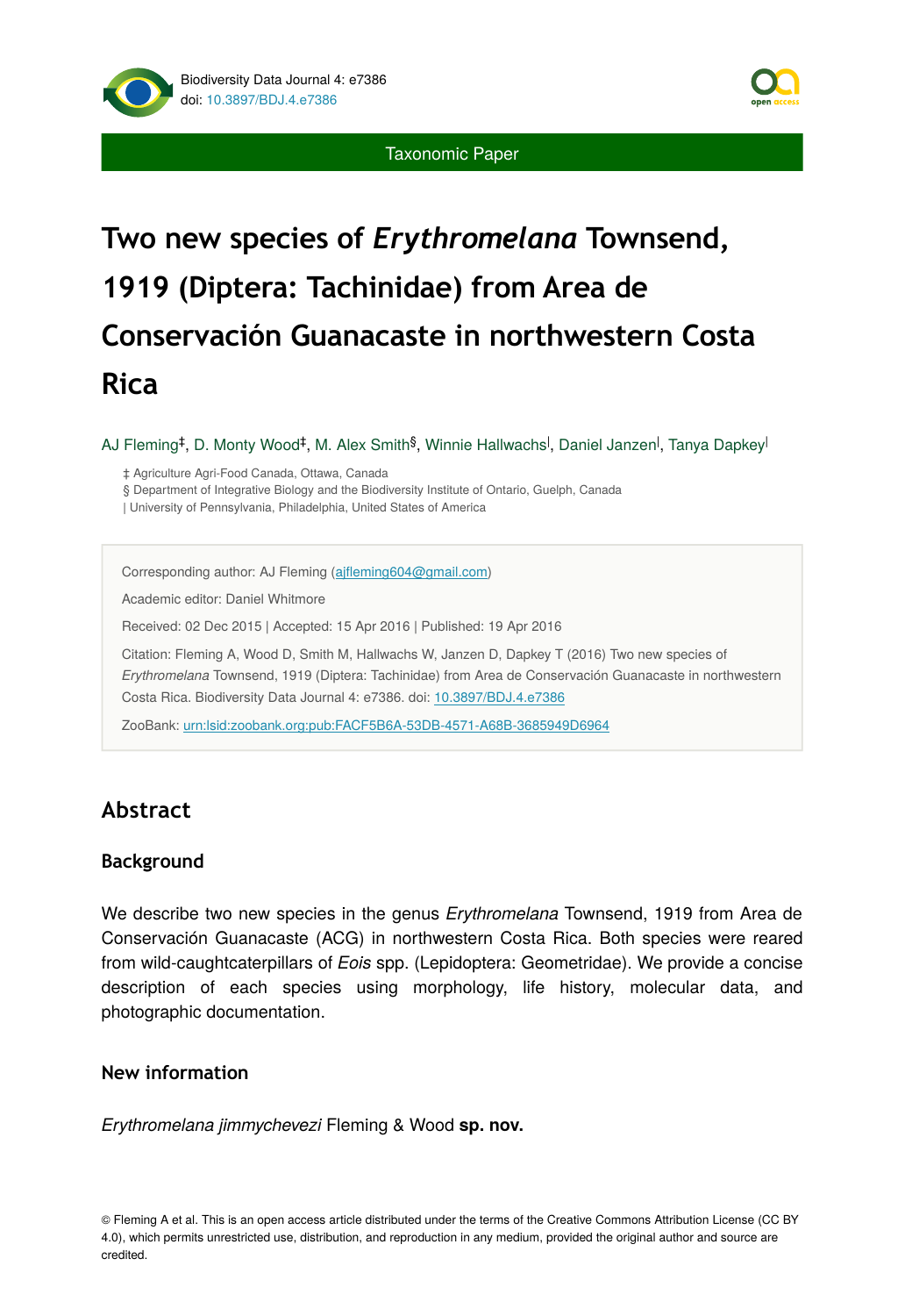*Erythromelana glenriverai* Fleming & Wood **sp. nov.**

# **Keywords**

tropical rain forest, tropical dry forest, cloud forest, parasitoid flies, host-specificity, caterpillars, ACG, Exoristinae, Blondeliini

# **Introduction**

The tachinid genus *Erythromelana* Townsend, 1919 (Exoristinae: Blondeliini) is a small Neotropical genus in the tribe Blondeliini, occurring from southern Mexico to Bolivia and Brazil. Townsend originally described the genus based on one male and one female collected in Jaen province (Peru) and described as *E. jaena* Townsend. The genus remained untouched until Wood (1985) revised the entire tribe Blondeliini; in that work, Wood synonymized *Erythromelana* Townsend with *Minthomyia* Townsend, *Euptilodegeeria* Townsend and *Myiodoriops* Townsend, raising the total number of species within the genus to 6.

In 2013, an in-depth analysis and phylogeny of the genus *Erythromelana* was provided by Inclan and Stireman (2013), including the description of 11 new species. In addition to the new species descriptions, the authors revived two of the genera synonymized by Wood (1985) i.e. the monotypic genera *Euptilodegeeria* and *Myiodoriops*, and treated the nominal species *Erythromelana obscurifrons* Wulp as a *nomen dubium*, bringing the total number of recognized species in the genus to 14. Inclan and Stireman (2013) divided the genus into two species groups, the *E. jaena* group (*E. abdominalis* (Townsend), *E. curvifrons* Inclan, *E. ecuadoriana* Inclan, *E. eois* Inclan, *E. jaena* Townsend, *E. leptoforceps* Inclan and *E. nigrithorax* (Wulp)), and the *E. cryptica* group (*E. arciforceps* Inclan, *E. catarina* Inclan, *E. convexiforceps* Inclan, *E. cryptica* Inclan, *E. distincta* Inclan, *E. napensis* Inclan and *E. woodi* Inclan). Here, we build on this knowledge base by using CO1 (cox1 or cytochrome oxidase 1) gene sequences, or "DNA barcodes", morphology, and life history, to describe two previously undescribed species from Costa Rica, which we place within the *E. cryptica* species-group. Both species are parasitoids of the small green *Eois* Hübner (Lepidoptera: Geometridae) caterpillars feeding on *Piper* L. spp. (Piperales: Piperaceae) within Area de Conservación Guanacaste (ACG) in northwestern Costa Rica. This paper forms part of a larger series of papers describing the parasitoid diversity of ACG (Smith et al. 2006, Smith et al. 2007, Janzen et al. 2009, Fleming et al. 2014a, Fleming et al. 2014b, Fleming et al. 2015c, Fleming et al. 2015a, Fleming et al. 2015b).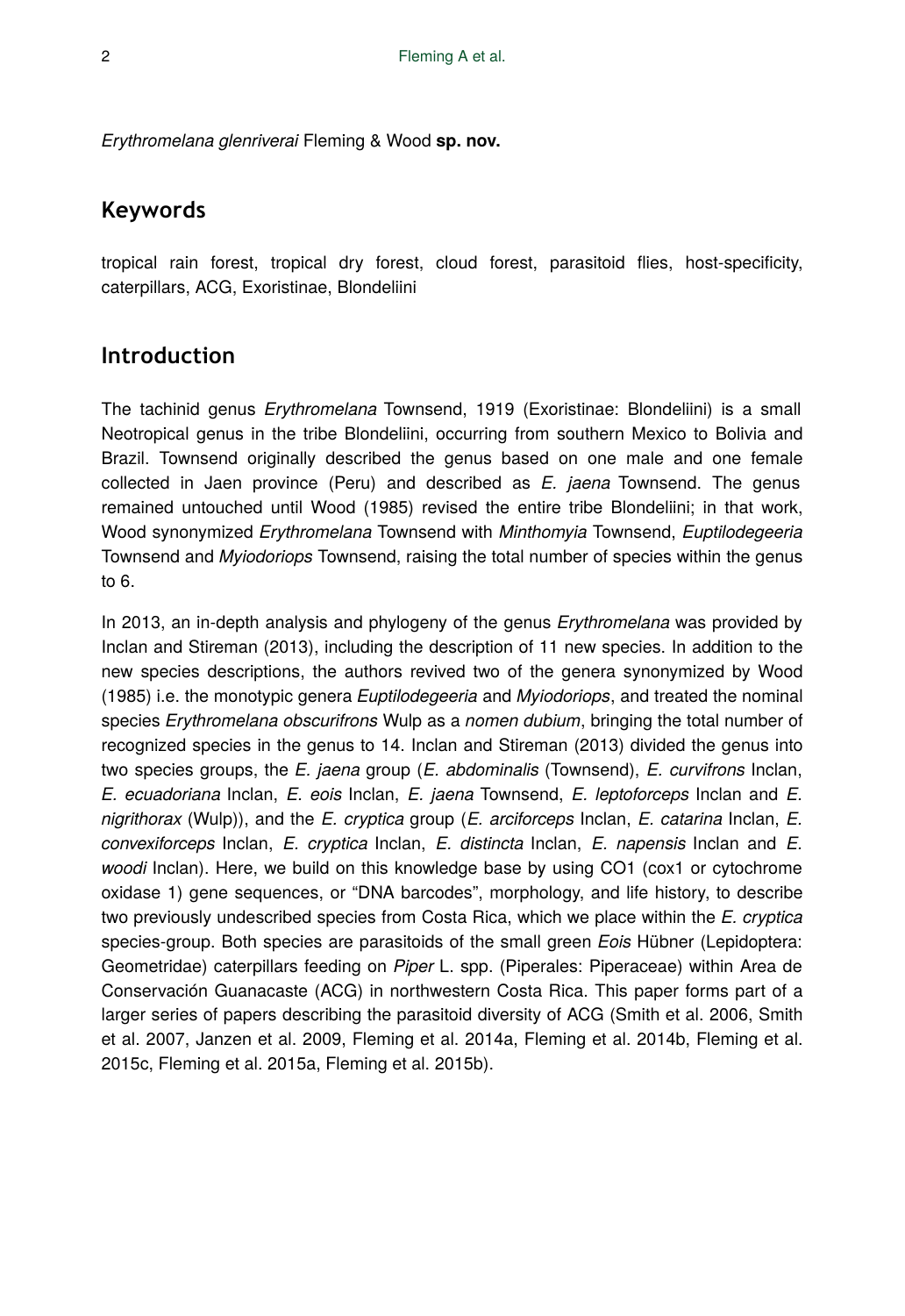# **Materials and methods**

# **Acronyms for depositories**

CNC - Canadian National Collection of Insects, Arachnids and Nematodes, Ottawa, Canada

# **Study area and rearing intensity**

All flies and rearing information described here were obtained from the 35+ year–old ongoing inventory of the caterpillars, their food plants and their parasitoids of the dry forest, rain forest, cloud forest and intergrades of the 125,000+ ha terrestrial portion of Area de Conservación Guanacaste (ACG) in northwestern Costa Rica (Smith et al. 2006, Smith et al. 2007, Smith et al. 2008, Smith et al. 2009, Smith et al. 2012, Janzen et al. 2009, Janzen and Hallwachs 2011, Rodriguez et al. 2012, Fernandez-Triana et al. 2014, Fleming et al. 2014a). Parasitoid rearing methods are described at [http://janzen.bio.upenn.edu/](http://janzen.bio.upenn.edu/caterpillars/methodology/how/parasitoid_husbandry.htm) [caterpillars/methodology/how/parasitoid\\_husbandry.htm](http://janzen.bio.upenn.edu/caterpillars/methodology/how/parasitoid_husbandry.htm).

# **Imaging and dissections**

Descriptions of new species discussed in this paper are deliberately brief, and only include characters commonly used in tachinid fly identification. The descriptions are complemented with color photos, in order to illustrate the readily observed inter-specific differences.

Photographs of the habitus and terminalia were taken using the methods outlined in Fleming et al. (2014a). In brief, raw image files were first processed with Adobe Photoshop CS6, and then digitally stacked to produce a final composite image using the Zerene Stacker software v1.04. Imaging of the male terminalia followed methods described in Fleming et al. 2014a. Dissections of the terminalia followed the methods described in O'Hara (1983).

The morphological terminology and measurements of body parts follow Inclan and Stireman (2013).

Wherever a specimen label has been examined, the information is presented using "/" to indicate the end of a label and the beginning of the next. Labels are presented from the top-most (closest to the specimen) to the bottom-most, with any additional comments given in square brackets" []".

# **DNA barcoding**

DNA barcodes (the standard 5' region of the mitochondrial cytochrome oxidase 1 (CO1) gene) for all ACG inventory specimens were obtained using DNA extractions made from single legs, using a glass fiber protocol (Ivanova et al. 2006). Total genomic DNA was resuspended in 30  $\mu$ l of dH<sub>2</sub>O, and the 658-bp barcode region near the 5' terminus of the CO1 gene was amplified using standard primers (LepF1–LepR1) and following established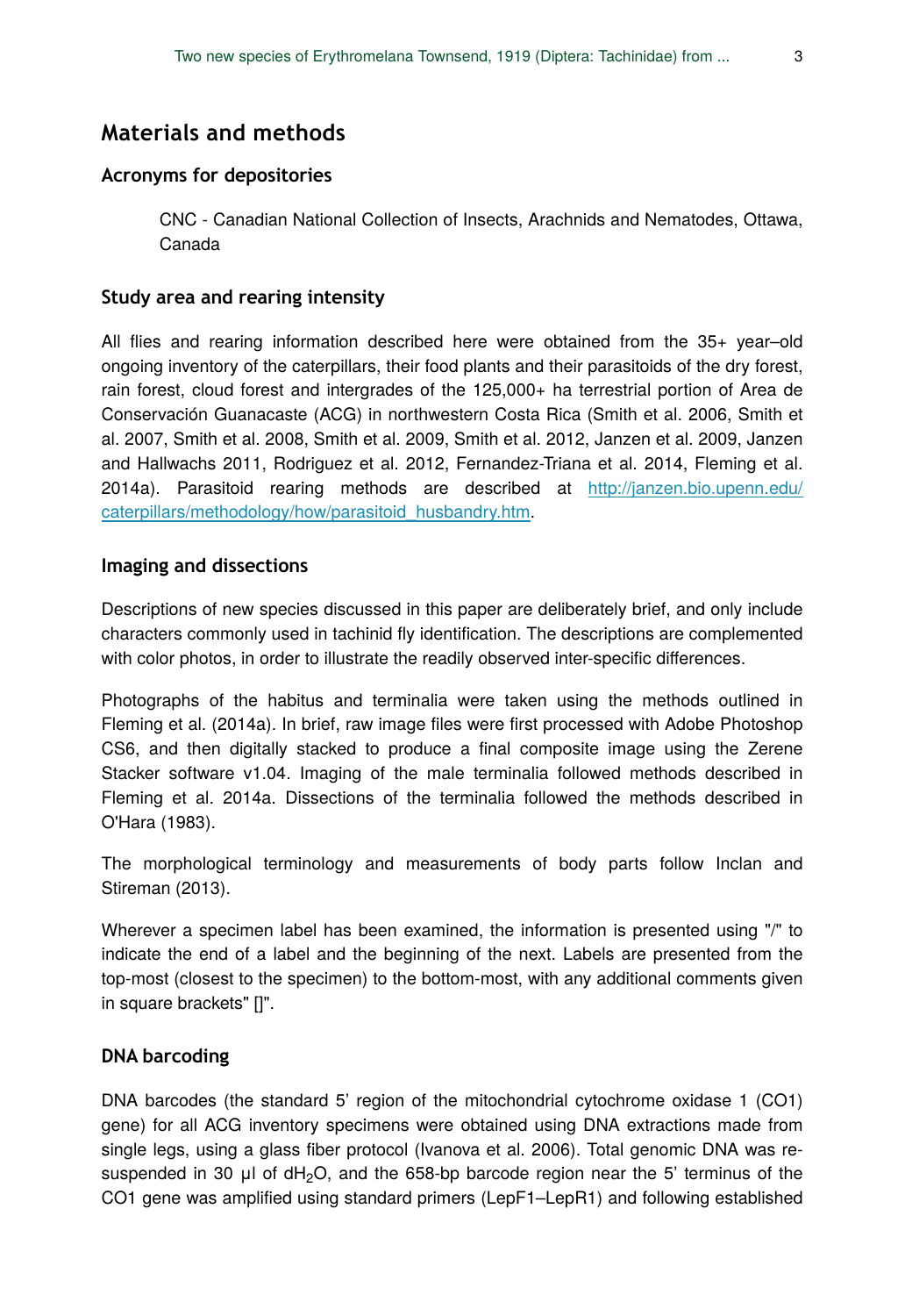protocols (Smith et al. 2006, Smith et al. 2007, Smith et al. 2008). All information on the sequences associated with each individual specimen (including GenBank and BOLD accession numbers) can be retrieved from the Barcode of Life Data System (BOLD) (Ratnasingham and Hebert 2007) via the publicly available dataset [dx.doi.org/10.5883/DS-](http://dx.doi.org/10.5883/DS-ASERYTH)[ASERYTH.](http://dx.doi.org/10.5883/DS-ASERYTH) The neighbor-joining (NJ) tree (Saitou and Nei 1987) for the species of *Erythromelana* from ACG produced by BOLD is presented here as Suppl. material 1.

#### **Voucher specimen management**

All caterpillars collected from the ACG efforts receive a unique voucher code in the format yy–SRNP–xxxxx. Any parasitoid emerging from a caterpillar receives the same voucher code, if/and when it is individually processed for DNA barcoding, it then receives a second voucher code unique to it, in the format DHJPARxxxxxxx. These voucher codes, assigned to the host and to any emerging parasitoids, can be looked up at [http://](http://janzen.bio.upenn.edu/caterpillars/database.lasso) [janzen.bio.upenn.edu/caterpillars/database.lasso.](http://janzen.bio.upenn.edu/caterpillars/database.lasso) To date, all voucher-coded tachinids have had one leg removed for attempted DNA barcoding at the Biodiversity Institute of Ontario (BIO) in Guelph, with all collateral data and all successful barcodes permanently and publicly deposited in the Barcode of Life Data System (BOLD, [www.boldsystems.org](http://www.boldsystems.org)) (Ratnasingham and Hebert 2007), and later migrated to GenBank as well. The inventory is dynamic and continually growing, with regular additions of new specimens. *Erythromelana* sequences can be found by searching for "*Erythromelana*" in BOLD. Each barcoded specimen has been assigned accession codes from the Barcode of Life Data System (BOLD) and GenBank.

The inventoried Tachinidae were collected under Costa Rican government research permits issued to DHJ and likewise exported under permit by DHJ from Costa Rica to Philadelphia, and then to their final depository in the CNC. Tachinid identifications for the inventory were done by DHJ in coordination with a) visual inspection by AJF and DMW, b) DNA barcoding by MAS, and c) correlation with host caterpillar identifications by DHJ and WH through the ACG inventory itself. Dates of capture of each specimen are the dates of eclosion of the flies, and not the dates of capture of the caterpillars since the eclosion date is much more representative of the time when that fly species is on the wing than is the time of capture of the caterpillar. The collector listed is the parataxonomist who collected the caterpillar, rather than the person who retrieved the newly eclosed fly and processed it by freezing, pinning, labeling and oven–drying. The biologies and parasitization rates of the flies will be the subject of later papers.

#### **Interim names of undescribed host species**

Names of undescribed host species follow a standardized, interim naming system used for taxonomic units considered as distinct species and identified by DNA barcodes. The interim names are given in the format "*Eois* Janzen52", where the species epithet is composed of the name of the taxonomist who identified the species and a number. This prevents confusion with already described species while maintaining traceability of each undescribed species within the ACG project.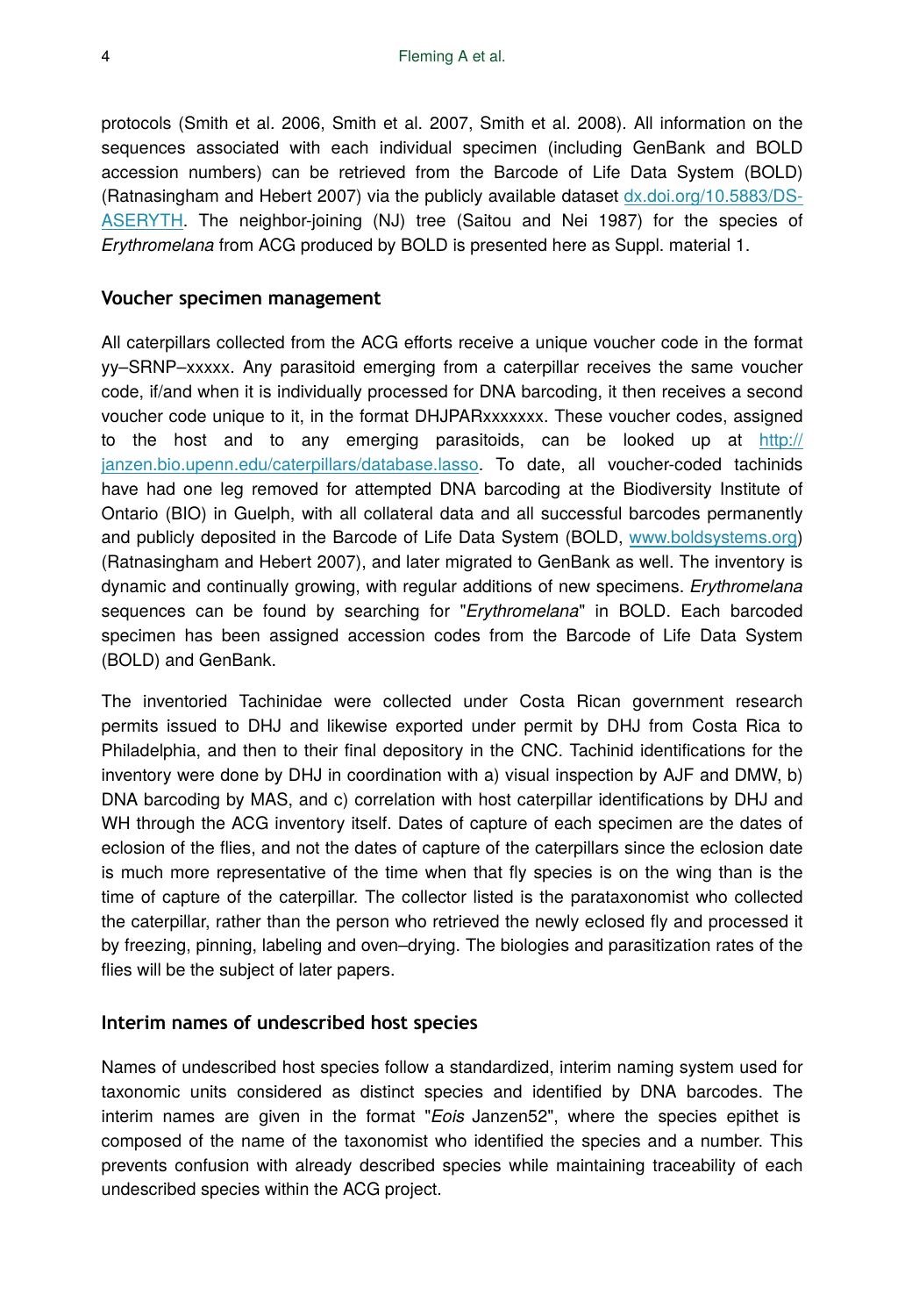# **Taxon treatments**

# *Erythromelana* **Townsend, 1919**

#### **Nomenclature**

#### *Erythromelana* **Townsend, 1919**

*Erythromelana* Townsend, 1919a: 174. Type species: *Erythromelana jaena* Townsend, 1919a, by original designation. Other references: Guimarães (1971: 106); Wood (1985: 39–40); Wood & Zumbado (2011: 1403).

*Minthomyia* Townsend, 1919b: 564. Type species: *Minthomyia abdominalis* Townsend, 1919b, by original designation. Other references: Guimarães (1971: 41); Wood (1985: 39–40) (as synonym of *Erythromelana*).

#### **Type species**

*Erythromelana jaena* Townsend, 1919 - Townsend 1919 [174].

#### **Description**

*Erythromelana* can be distinguished from other Blondeliiniby the following combination of characters: **Head:** proclinate orbital setae absent in male, female with 2 setae; 1–2 pairs of reclinate outer orbital setae, lowermost outer orbital seta distinctly longer than uppermost frontal seta; ocellar setae ranging from absent to well developed; eyes haired, of variable density in different species; parafacial bare and extremely narrow, at narrowest point equal to or narrower than the basal width of the palpus; parafacial light gray in ground color, covered with silvery–gold pollinosity, and bare; fronto-orbital plate and vertex black in ground color, covered with a dull silver-gold pollinosity (appearing mostly black (Fig. 2b)), and with faint golden reflections visible only in lateral view (mostly on vertex); lower margin of face level with vibrissa; vibrissa positioned at extreme anteroventral corner of face; facial ridge with a few short hairs on lower third or less; arista black on basal 1/3–1/4, becoming light brownish to orange distally, elongate, and minutely pubescent, thickened only on basal 1/4; palpus light orange to yellow, sometimes darkened basally. **Thorax:** ground color shiny black; scutum silver pollinose presuturally, postsuturally a polished black in ground color; prosternum setose; postpronotum bearing 2 or, rarely, 3 setae; katepisternum with 2-3 setae; first postsutural supra-alar seta small or sometimes absent; apical scutellar setae lacking; wingvein  $\mathsf{R}_{4+5}$  setulose at base and vein  $\mathsf{R}_1$  setulose or bare; vein M smoothly curved at bend and ending at wing margin anterior to wing tip, separately from vein  $R_{4+5}$ ; legs ranging from entirely yellow to entirely black. **Abdomen:** ground color ranging from yellow-orange to black, without strong banding; mid-dorsal depression not extending to hind margin of T1+2; discal setae only present on T5. **Male terminalia:** sternite 5 with median cleft either U- or V-shaped; inner margin bearing minute setae; apical lobe rounded or pointed apically with either a single, long, well-developed seta, multiple well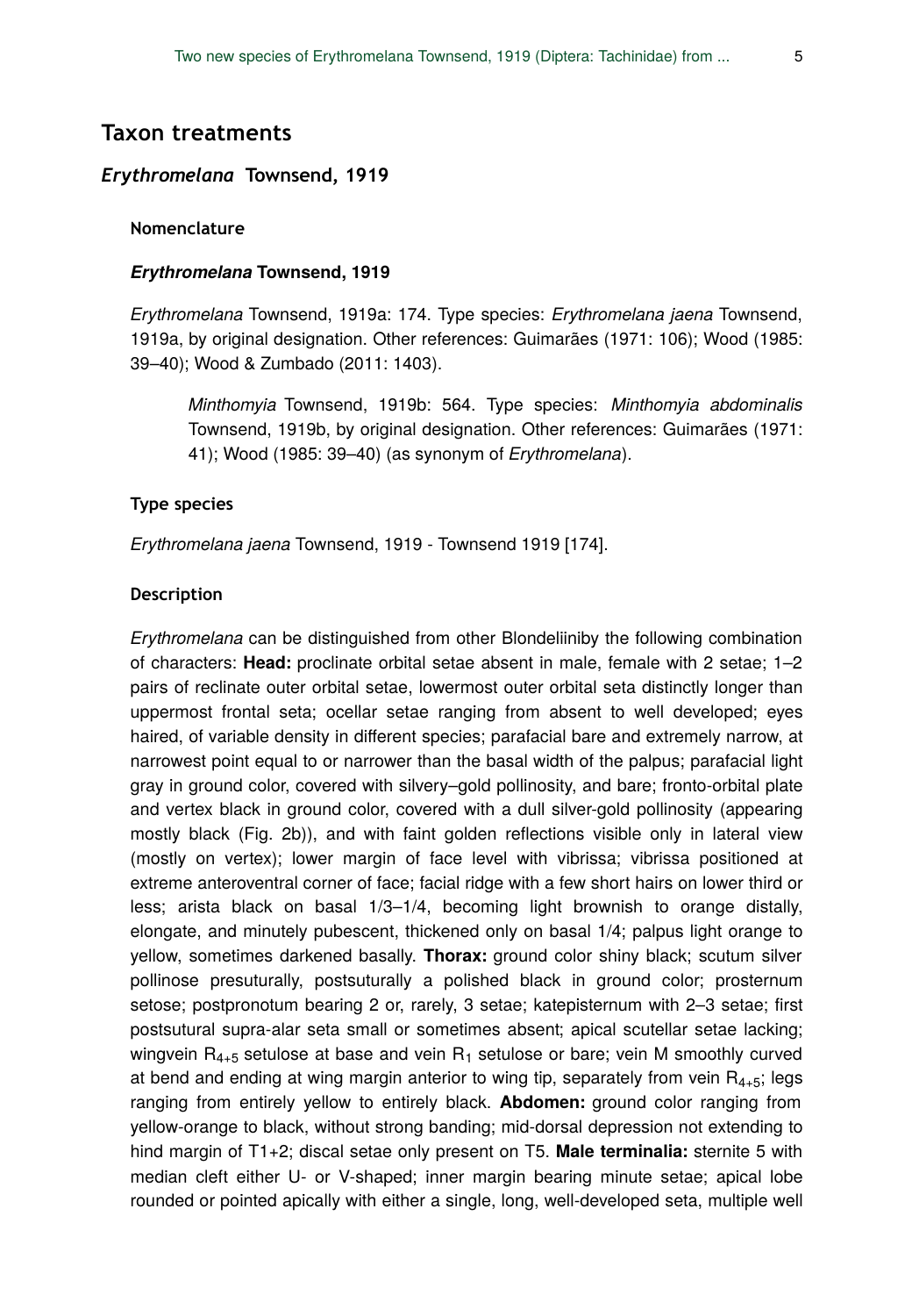developed setae, or bare; pregonite curved anteriorly, with strong setae along posterior margin; postgonite short with curved apex; epiphallus small, usually difficult to see between the pregonites; surstylus with setulae on inner and outer surfaces, or completely bare; surstylus, in lateral view, varied in shape from almost straight to slightly concave on anterior or posterior margins, usually with a broad, rounded apex, occasionally truncate; surstylus and cercus usually subequal in length, sometimes cercus shorter than surstylus; in posterior view, cerci narrowed on apical 1/3.

#### **Other species included**

Based on synapomorphieswithin the male terminalia of *Erythromelana* described by Inclan and Stireman (2013), the two newly described species belong to the *E. cryptica* species-group and as such were compared to the other species belonging to that group.

*arciforceps* Inclan, 2013: 35. Holotype male (CNC). Type locality: Brazil, S.C., Nova Teutonia. Type label: Nova Teutonia S. C.-Brazil Nov. 1970 F. Plaumann/ HOLOTYPE *Erythromelana arciforceps* Inclan D.J/ DI412CA. Additional specimens examined: Brazil. [Examined by AJF.]

*catarina* Inclan, 2013: 32. Holotype male (CNC). Type locality: Brazil, S.C., Nova Teutonia. Type label: Nova Teutonia S. C.-Brazil Jun. 1970 F. Plaumann/ HOLOTYPE *Erythromelana catarina* Inclan D.J/ DI392CA. Additional specimens examined: Brazil. [Examined by AJF.]

*convexiforceps* Inclan, 2013: 33. Holotype male (CNC). Type locality: Mexico, Oaxaca, Suchistepec. Type label: Mexico, Oax 4.6 km Suchistepec 23.VII.1992 D.M. Wood 2150m/ HOLOTYPE *Erythromelana convexiforceps* Inclan D.J./ DI54CA. [Examined by AJF.]

*cryptica* Inclan, 2013: 29. Holotype male (CNC). Type locality: Venezuela, Aragua, Rancho Grande. Type label: VENEZUELA Aragua Rancho Grande 18-27.II.1971 G.&M. Wood 1100m/ HOLOTYPE *Erythromelana cryptica* Inclan D.J./ DI477CA. Additional specimens examined: Venezuela, Bolivia, Mexico and Ecuador. [Examined by AJF.]

*distincta* Inclan, 2013: 39. Holotype male (CNC). Type locality: Venezuela, Aragua, Rancho Grande. Type label: VENEZUELA Aragua 11 km Rancho Grande 25.II.1971 G.&M. Wood/ HOLOTYPE *Erythromelana distincta* Inclan D.J./ DI280CA. Additional specimens examined: Brazil and Venezuela. [Examined by AJF.]

*napensis* Inclan, 2013: 37. Holotype male (CNC). Type locality: Ecuador, Napo prov., Yanayacu Biological Station. Type label: ECUADOR: Napo Prov. Yanayacu Biological Station S00°35.9', W77°53.4', 2163 m REARED October 2005 8135/ HOLOTYPE *Erythromelana napensis* Inclan D.J. [Examined by AJF.]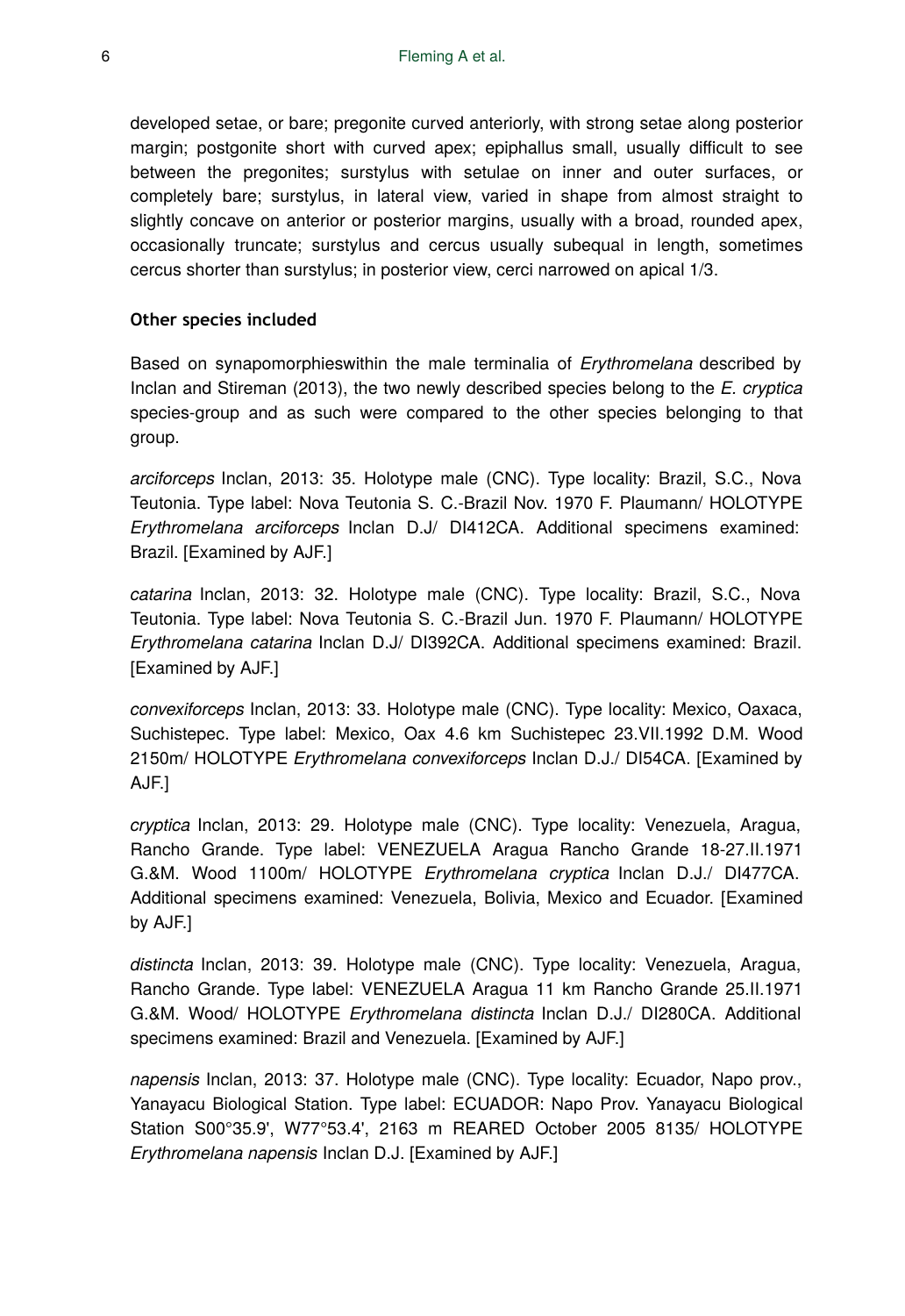*woodi* Inclan, 2013: 42. Holotype male (CNC). Type locality: Costa Rica, Puntarenas, Monteverde. Type label: COSTA RICA Pnts Monteverde 28.VIII.1993 D.M. Wood 1842m/ HOLOTYPE *Erythromelana woodi* Inclan D.J./ DI208MW. Additional specimens examined: Costa Rica, Bolivia, Mexico and Ecuador. [Examined by AJF.]

# *Erythromelana jimmychevezi* **Fleming & Wood, sp. n.**

• ZooBank [urn:lsid:zoobank.org:act:9DD705C8-E949-47DE-B8EB-9A7A979EBD00](http://zoobank.org/9DD705C8-E949-47DE-B8EB-9A7A979EBD00)

### **Materials**

#### *Holotype:*

a. scientificName: *Erythromelana jimmychevezi*; phylum: Arthropoda; class: Insecta; order: Diptera; family: Tachinidae; genus: *Erythromelana*; specificEpithet: *jimmychevezi*; scientificNameAuthorship: Fleming & Wood; continent: Central America; country: Costa Rica; countryCode: CR; stateProvince: Guanacaste; county: Sector Pitilla; locality: Area de Conservacion Guanacaste; verbatimLocality: Estacion Quica; verbatimElevation: 470; verbatimLatitude: 10.997; verbatimLongitude: -85.397; verbatimCoordinateSystem: Decimal; decimalLatitude: 10.997; decimalLongitude: -85.397; samplingProtocol: Reared from a Geometrid moth larva, *Eois* Janzen52; verbatimEventDate: 27-Feb-2010; individualID: DHJPAR0038684; individualCount: 1; sex: male; lifeStage: adult; preparations: pinned; catalogNumber: DHJPAR0038684; occurrenceDetails: [http://](http://janzen.sas.upenn.edu) [janzen.sas.upenn.edu;](http://janzen.sas.upenn.edu) recordedBy: D.H. Janzen & W. Hallwachs, Dinia Martinez; otherCatalogNumbers: 10-SRNP-70648,ASHYD2257-10,BOLD:AAL5493; identifiedBy: AJ Fleming; dateIdentified: 2015; language: en; institutionCode: CNC; collectionCode: Insects; basisOfRecord: Pinned Specimen

#### *Paratype:*

- a. scientificName: *Erythromelana jimmychevezi*; phylum: Arthropoda; class: Insecta; order: Diptera; family: Tachinidae; genus: *Erythromelana*; specificEpithet: *jimmychevezi*; scientificNameAuthorship: Fleming & Wood; continent: Central America; country: Costa Rica; countryCode: CR; stateProvince: Guanacaste; county: Sector Pitilla; locality: Area de Conservacion Guanacaste; verbatimLocality: Estacion Pitilla; verbatimElevation: 675; verbatimLatitude: 10.989; verbatimLongitude: -85.426; verbatimCoordinateSystem: Decimal; decimalLatitude: 10.989; decimalLongitude: -85.426; samplingProtocol: Reared from a Geometrid moth larva, *Eois* Janzen52; verbatimEventDate: 08-Dec-2009; individualID: DHJPAR0037257; individualCount: 1; sex: female; lifeStage: adult; preparations: pinned; catalogNumber: DHJPAR0037257; occurrenceDetails: [http://](http://janzen.sas.upenn.edu) [janzen.sas.upenn.edu;](http://janzen.sas.upenn.edu) recordedBy: D.H. Janzen & W. Hallwachs, Manuel Rios; otherCatalogNumbers: 09-SRNP-33247,ASHYC4002-10,BOLD:AAL5493; identifiedBy: AJ Fleming; dateIdentified: 2015; language: en; institutionCode: CNC; collectionCode: Insects; basisOfRecord: Pinned Specimen
- b. scientificName: *Erythromelana jimmychevezi*; phylum: Arthropoda; class: Insecta; order: Diptera; family: Tachinidae; genus: *Erythromelana*; specificEpithet: *jimmychevezi*; scientificNameAuthorship: Fleming & Wood, 2016; continent: Central America; country: Costa Rica; countryCode: CR; stateProvince: Guanacaste; county: Sector Pitilla; locality: Area de Conservacion Guanacaste; verbatimLocality: Estacion Quica; verbatimElevation: 470; verbatimLatitude: 10.997; verbatimLongitude: -85.397; verbatimCoordinateSystem: Decimal; decimalLatitude: 10.997; decimalLongitude: -85.397; samplingProtocol: Reared from a Geometrid moth larva, *Eois* Janzen52; verbatimEventDate: 02-Mar-2010;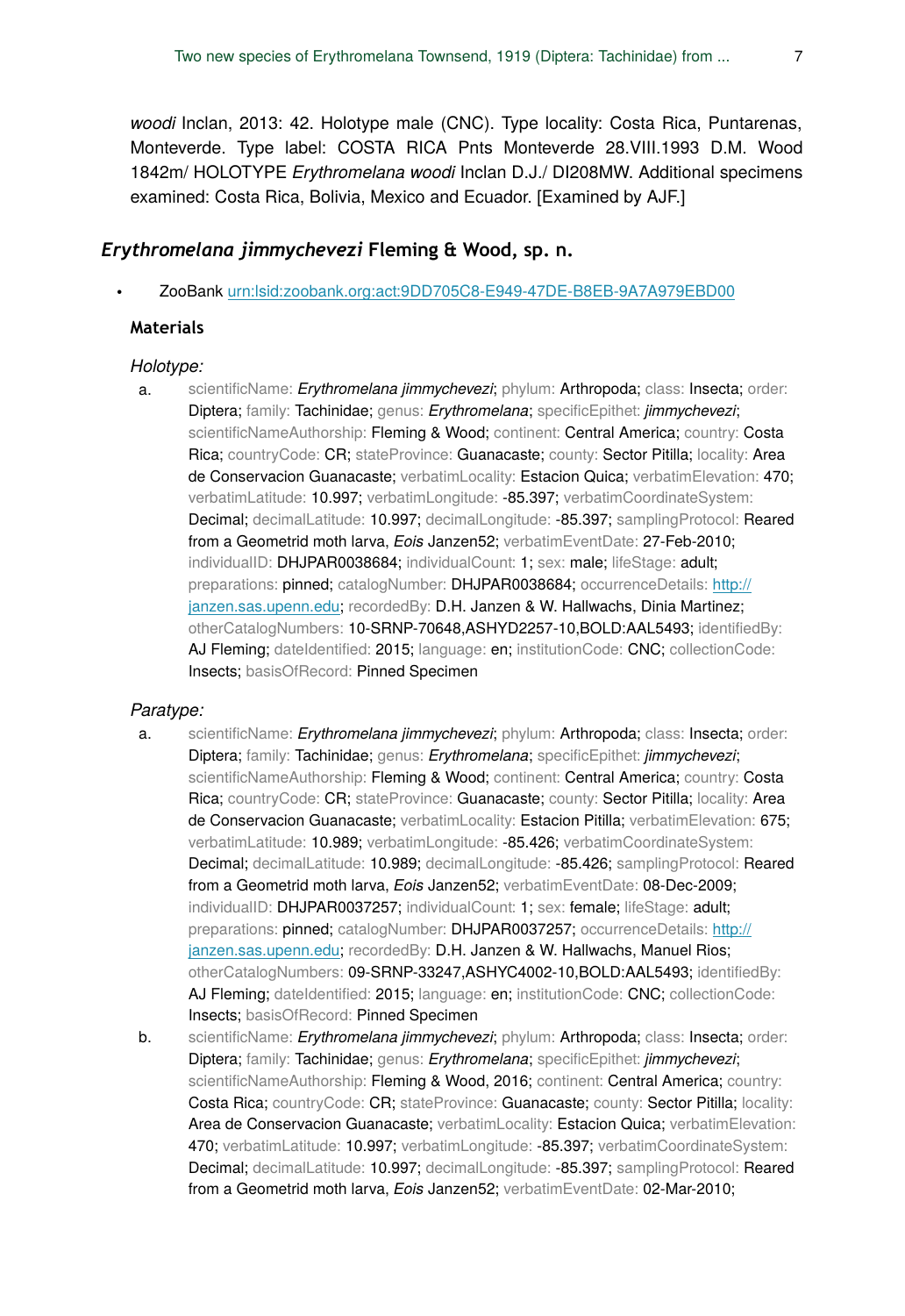individualID: DHJPAR0040781; individualCount: 1; sex: male; lifeStage: adult; preparations: pinned, with dissected terminalia in glycerine microvial on pin; catalogNumber: DHJPAR0040781; occurrenceDetails: [http://janzen.sas.upenn.edu;](http://janzen.sas.upenn.edu) recordedBy: D.H. Janzen & W. Hallwachs, Dinia Martinez; otherCatalogNumbers: 10- SRNP-70701, ASHYE2917-11, BOLD: AAL5493; identifiedBy: AJ Fleming; dateIdentified: 2015; language: en; institutionCode: CNC; collectionCode: Insects; basisOfRecord: Pinned Specimen

c. scientificName: *Erythromelana jimmychevezi*; phylum: Arthropoda; class: Insecta; order: Diptera; family: Tachinidae; genus: *Erythromelana*; specificEpithet: *jimmychevezi*; scientificNameAuthorship: Fleming & Wood, 2016; continent: Central America; country: Costa Rica; countryCode: CR; stateProvince: Guanacaste; county: Sector Pitilla; locality: Area de Conservacion Guanacaste; verbatimLocality: Estacion Quica; verbatimElevation: 470; verbatimLatitude: 10.997; verbatimLongitude: -85.397; verbatimCoordinateSystem: Decimal; decimalLatitude: 10.997; decimalLongitude: -85.397; samplingProtocol: Reared from a Geometrid moth larva, *Eois* Janzen52; verbatimEventDate: 02-Mar-2010; individualID: DHJPAR0040786; individualCount: 1; sex: female; lifeStage: adult; preparations: pinned; catalogNumber: DHJPAR0040786; occurrenceDetails: [http://](http://janzen.sas.upenn.edu) [janzen.sas.upenn.edu;](http://janzen.sas.upenn.edu) recordedBy: D.H. Janzen & W. Hallwachs, Dinia Martinez; otherCatalogNumbers: 10-SRNP-70698,ASHYE2922-11,BOLD:AAL5493; identifiedBy: AJ Fleming; dateIdentified: 2015; language: en; institutionCode: CNC; collectionCode: Insects; basisOfRecord: Pinned Specimen

#### **Description**

Described from 2 males and 2 females. Length: male = 6mm; female = 5–6mm.

**Head:** (Fig. 2b, e) eye haired, with long ommatrichia about as long as combined width of 4–5 eye facets; eye approximately 0.9x head height; vertex 0.12–0.14x head width in male, 0.21–0.23x head width in female; frontal vitta 0.33–0.35x vertex width in male, 0.32–0.34x vertex width in female; first flagellomere black, reaching facial margin; fronto-orbital plate with 2 reclinate inner orbital setae, the lowermost large and well developed in contrast to the uppermost, which is small or reduced, almost hair-like (especially in the female); ocellar setae proclinate; facial ridge bare; palpus yellowish, with dark umber base, distally haired and almost uniform in width.

**Thorax:** (Fig. 2a, c, d, f) dorsal vittae faintly visible as slightly darker stripes, the inner pair longer and thinner than the outer pair; postpronotum with 2 setae, often with one additional small seta; three postsutural supra-alar setae; katepisternum with 3 setae, ventromedial seta less than 1/3 the length of anteroventral seta; scutellar discal setae absent; legs black; wing smoky gray, vein  $R_1$  dorsally bare, vein  $R_{4+5}$  dorsally with 3–4 setulae at base.

**Abdomen:** dorsal surface of abdomen mostly black in ground color; ventral margins of T1+2 and T3 yellow in ground color, the yellow extending to 3/4 of lateral surface of these tergites; T4 yellow in ground color on 1/3–1/2 of lateral surface; in dorsal view, both T3 and T4 black in ground color medially and yellow laterally; ground color of T5 entirely black; transverse bands of sparse white pollinosisty present on anterior 1/3–1/4 of T3 and T4 and on anterior 2/3 of T5; one pair of median marginal setae on T1+2 and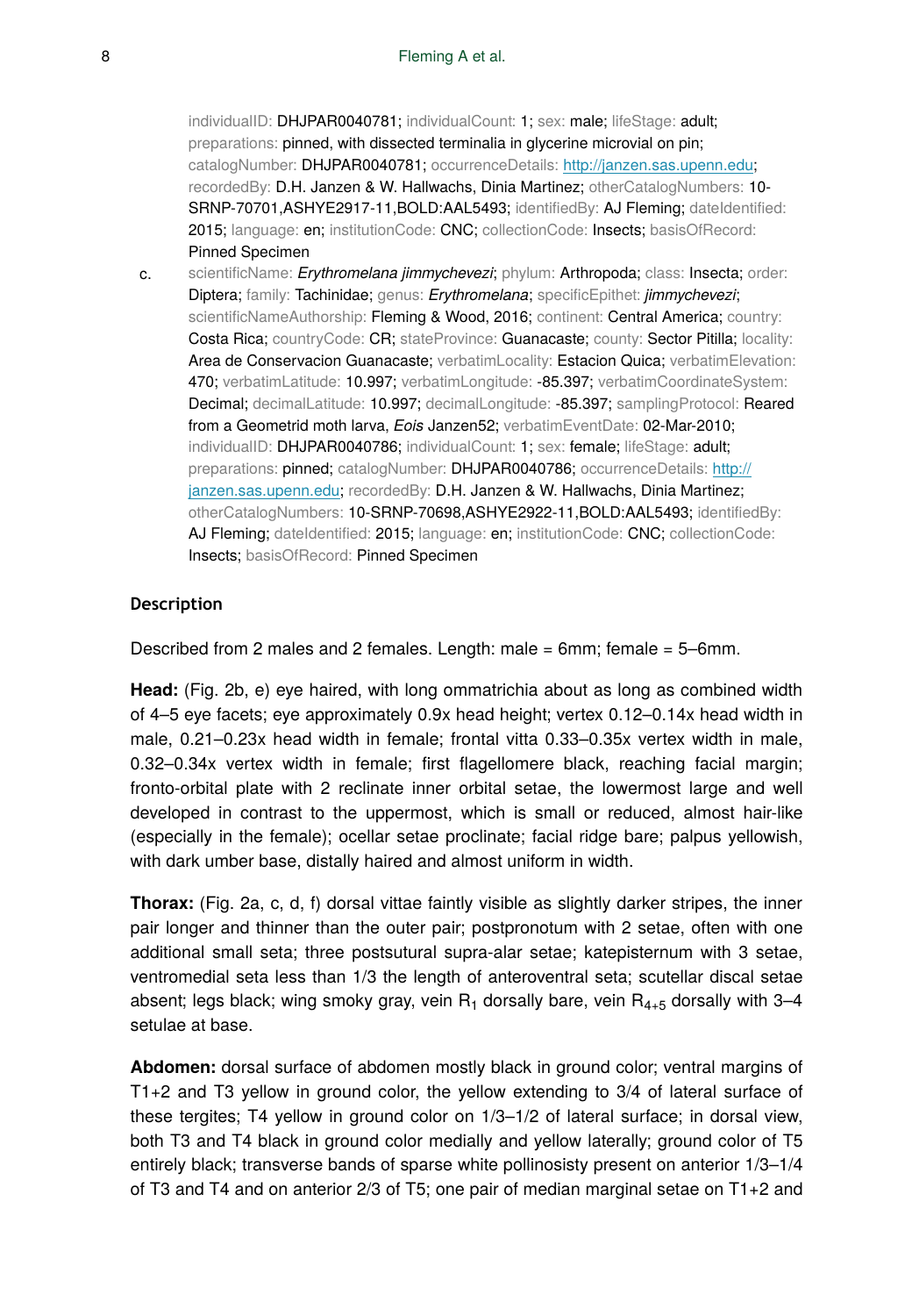T3; T4 and T5 with a full row of marginal setae; mid-dorsal depression of T1+2 not reaching median marginal setae.



#### Figure 1.

Neighbor-Joining (NJ – Saitou and Nei 1987) tree comparing the two species of *Erythromelana* present in ACG and the GenBank sequences of *Erythromelana cryptica* and *E. napensis*. Tree based on Kimura 2-parameter distances (K2P – Kimura 1980) made using MEGA6 (Tamura et al. 2013). Tip labels include species name, individual specimen ID (accession numbers for the Inclan and Stireman (2013) specimens, and voucher codes for the ACG specimens) and, for the two new species described herein, host species and the image of a male in lateral view. This phenogram demonstrates the low intra-specific and high interspecific variation in CO1 barcode sequences.

**Male terminalia:** (Fig. 3) sternite 5 with median cleft V-shaped; apical lobes broadly pointed, each with 2–3 long, well-developed setae, the longest seta at least 2x as long as second longest; surstylus with small hairs on inner and outer surfaces; surstylus, in lateral view, almost straight on basal 1/2 and convex on apical 1/2 of anterior margin, and very slightly concave along posterior margin; surstylus and cercus almost equal in length in lateral view (Fig. 3b); cercus, in lateral view, bent, digitate, not strongly concave on anterior surface, very slightly concave on postero-apical margin, and with a rounded tip; in posterior view, cerci narrowed inapical 1/3, length of upper lobes almost equal to medial section and longer than the apical cleft; apical cleft well defined with rounded tips directed slightly medially, basal section 2/3 the length of apical section.

#### **Diagnosis**

This species is included in the *E. cryptica* species group (Inclan and Stireman 2013) because of its morphological similarity to other members of the group. *Erythromelana jimmychevezi* can bedistinguished from *E. arciforceps* by the following character states: light brown wings; multiple, strong apical setae on the lobes of sternite 5; more pointed appearance to the apices of the lobes of sternite 5. It is worth noting that *E.*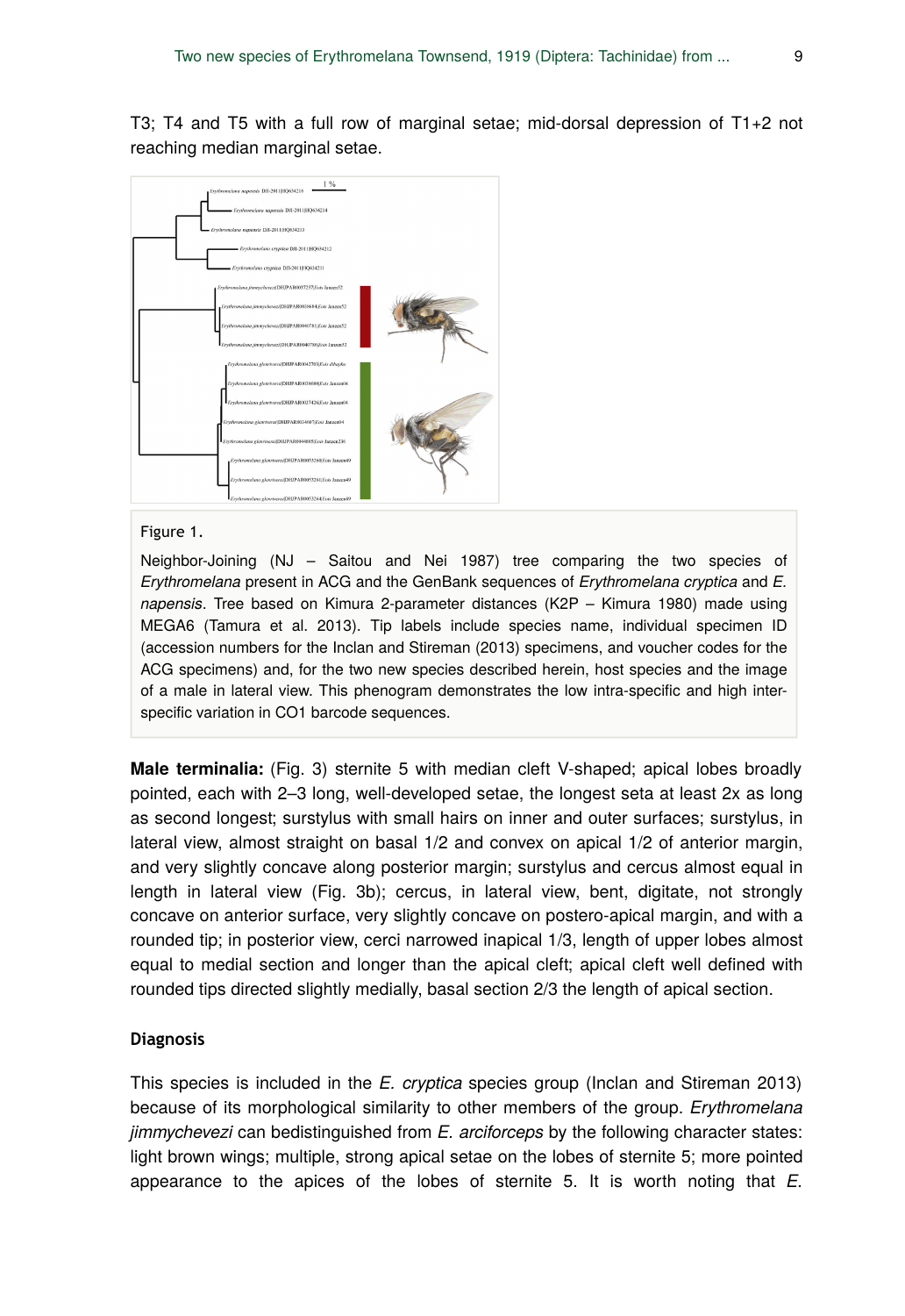*jimmychevezi* may overlap in range with *E. arciforceps*, which has been collected from as far north as Monteverde, Costa Rica.



# Figure 2.

General morphology of *Erythromelana jimmychevezi* **sp. n. a–c:** holotype male; voucher code: DHJPAR0038684; **d–f:** female paratype: DHJPAR0037257.

- **a**: habitus in dorsal view
- **b**: head in frontal view
- **c**: habitus in lateral view
- **d**: habitus in dorsal view
- **e**: head in frontal view
- **f**: habitus in lateral view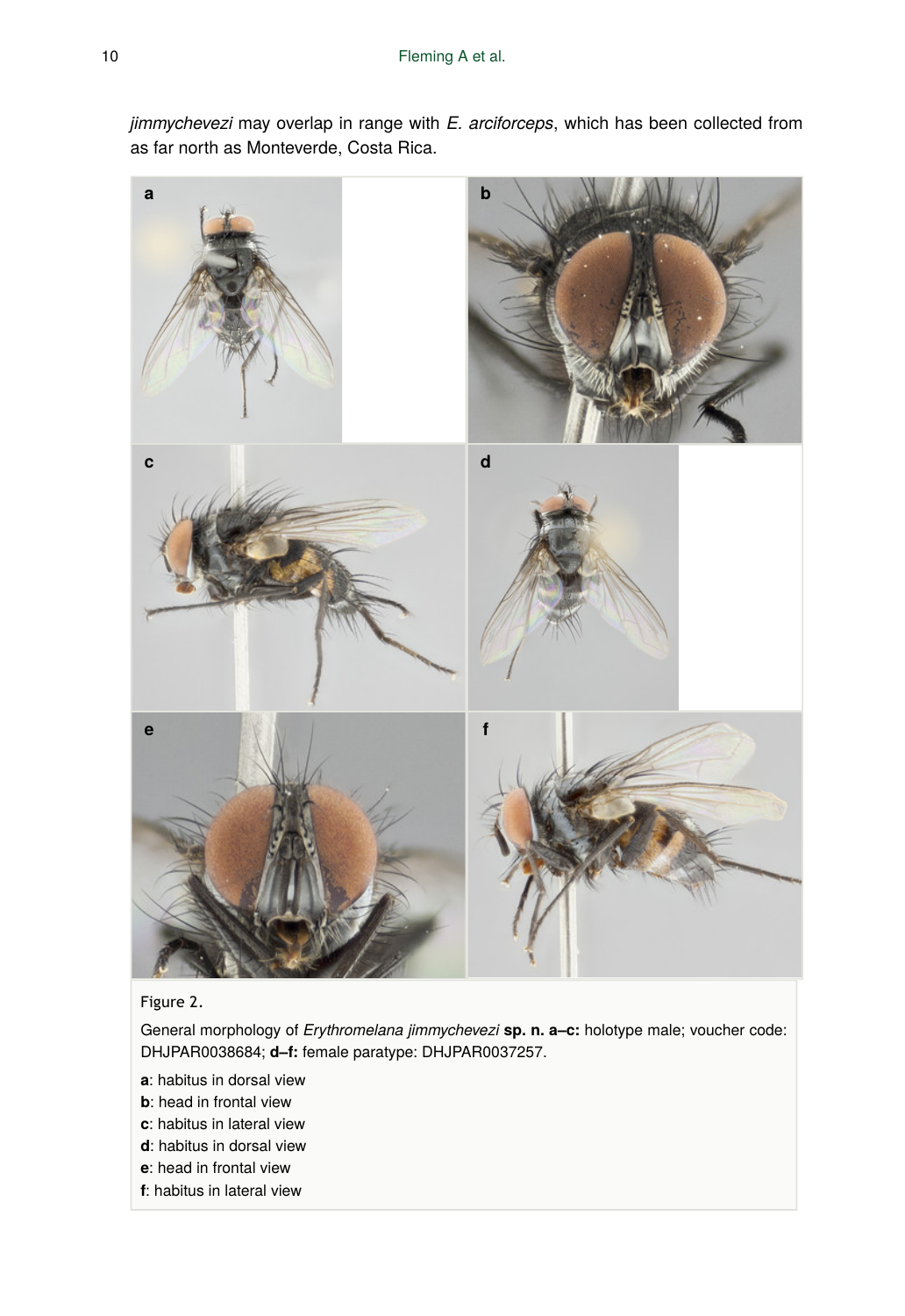

# Figure 3.

*Erythromelana jimmychevezi* **sp. n.** Dissected terminalia of male paratype; voucher code: DHJPAR0040781

- **a**: cerci and surstyli in dorsal view
- **b**: terminalia in lateral view
- **c**: sternite 5 in ventral view

# **Etymology**

*Erythromelana jimmychevezi* is named in recognition of Jimmy Chévez Elizondo for his contributions to the accounting team for Area de Conservación Guanacaste, the forest this fly lives in.

# **Distribution**

Costa Rica, ACG, Guanacaste Prov., rain forest, 470–675 m elevation.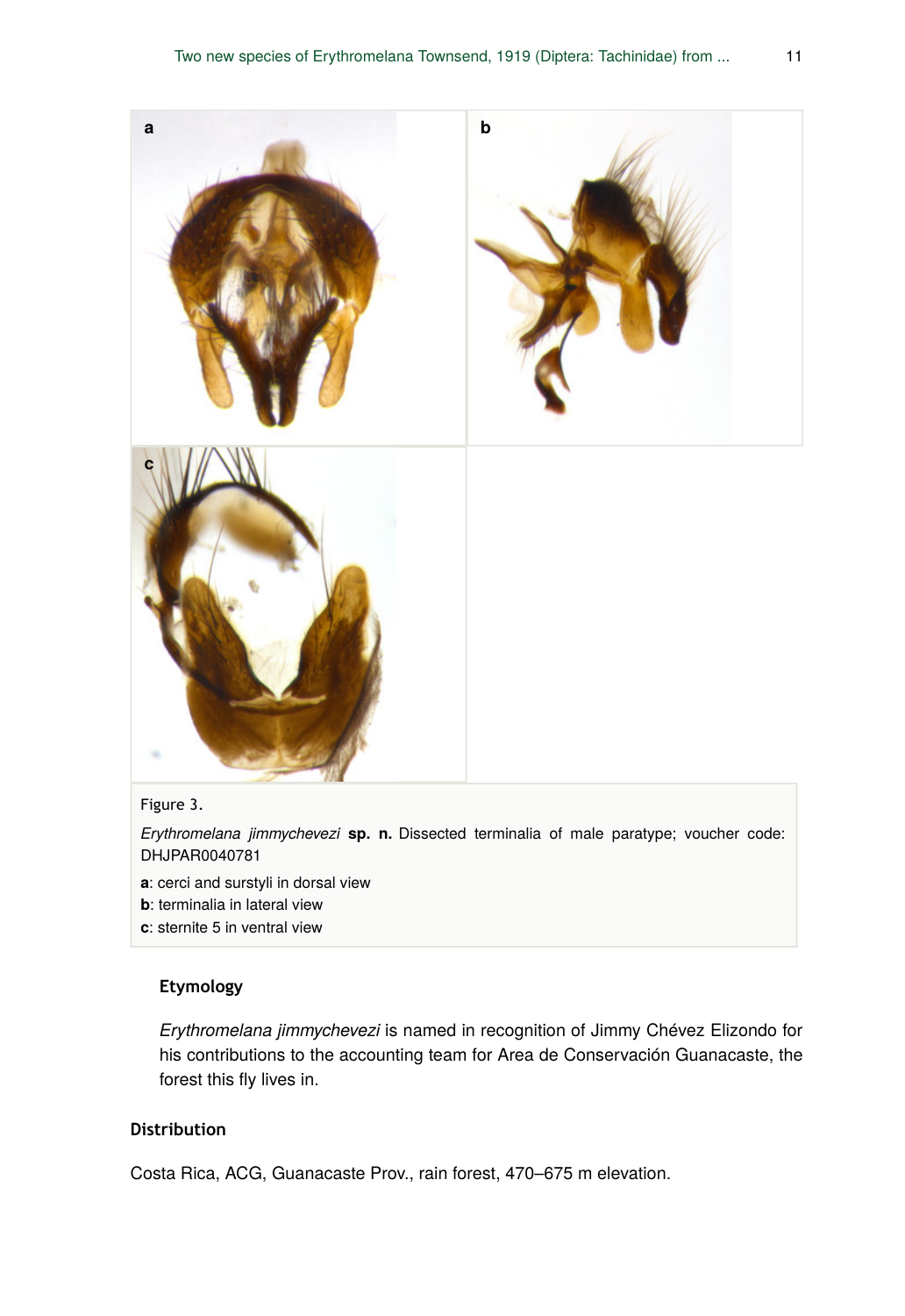# **Ecology**

A parasitoid of *Eois* Janzen52 (Geometridae), which feeds on *Piper auritum* (Piperaceae).

# *Erythromelana glenriverai* **Fleming & Wood, sp. n.**

• ZooBank [urn:lsid:zoobank.org:act:2EEF889B-CA19-4970-B20E-1283E958D027](http://zoobank.org/2EEF889B-CA19-4970-B20E-1283E958D027)

# **Materials**

# *Holotype:*

a. scientificName: *Erythromelana glenriverai*; phylum: Arthropoda; class: Insecta; order: Diptera; family: Tachinidae; genus: *Erythromelana*; specificEpithet: *glenriverai*; scientificNameAuthorship: Fleming & Wood; continent: Central America; country: Costa Rica; countryCode: CR; stateProvince: Guanacaste; county: Sector Pitilla; locality: Area de Conservacion Guanacaste; verbatimLocality: Sendero Montecele; verbatimElevation: 680; verbatimLatitude: 10.973; verbatimLongitude: -85.421; verbatimCoordinateSystem: Decimal; decimalLatitude: 10.973; decimalLongitude: -85.421; samplingProtocol: Reared from a Geometrid moth larva, *Eois* Janzen04; verbatimEventDate: 11-Mar-2010; individualID: DHJPAR0038680; individualCount: 1; sex: male; lifeStage: adult; preparations: pinned; catalogNumber: DHJPAR0038680; occurrenceDetails: [http://](http://janzen.sas.upenn.edu) [janzen.sas.upenn.edu;](http://janzen.sas.upenn.edu) recordedBy: D.H. Janzen & W. Hallwachs, Calixto Moraga; otherCatalogNumbers: 10-SRNP-30496,ASHYD2253-10,BOLD:AAL4742; identifiedBy: AJ Fleming; dateIdentified: 2015; language: en; institutionCode: CNC; collectionCode: Insects; basisOfRecord: Pinned Specimen

# *Paratype:*

- a. scientificName: *Erythromelana glenriverai*; phylum: Arthropoda; class: Insecta; order: Diptera; family: Tachinidae; genus: *Erythromelana*; specificEpithet: *glenriverai*; scientificNameAuthorship: Fleming & Wood; continent: Central America; country: Costa Rica; countryCode: CR; stateProvince: Guanacaste; county: Sector Pitilla; locality: Area de Conservacion Guanacaste; verbatimLocality: Sendero Memos; verbatimElevation: 740; verbatimLatitude: 10.982; verbatimLongitude: -85.428; verbatimCoordinateSystem: Decimal; decimalLatitude: 10.982; decimalLongitude: -85.428; samplingProtocol: Reared from a Geometrid moth larva, *Eois* Janzen04; verbatimEventDate: 03-Jun-2009; individualID: DHJPAR0034607; individualCount: 1; sex: male; lifeStage: adult; preparations: pinned; catalogNumber: DHJPAR0034607; occurrenceDetails: [http://](http://janzen.sas.upenn.edu) [janzen.sas.upenn.edu;](http://janzen.sas.upenn.edu) recordedBy: D.H. Janzen & W. Hallwachs, Calixto Moraga; otherCatalogNumbers: 09-SRNP-31595,ASHYC1259-09,BOLD:AAL4742; identifiedBy: AJ Fleming; dateIdentified: 2015; language: en; institutionCode: CNC; collectionCode: Insects; basisOfRecord: Pinned Specimen
- b. scientificName: *Erythromelana glenriverai*; phylum: Arthropoda; class: Insecta; order: Diptera; family: Tachinidae; genus: *Erythromelana*; specificEpithet: *glenriverai*; scientificNameAuthorship: Fleming & Wood; continent: Central America; country: Costa Rica; countryCode: CR; stateProvince: Guanacaste; county: Sector Pitilla; locality: Area de Conservacion Guanacaste; verbatimLocality: Sendero Memos; verbatimElevation: 740; verbatimLatitude: 10.982; verbatimLongitude: -85.428; verbatimCoordinateSystem: Decimal; decimalLatitude: 10.982; decimalLongitude: -85.428; samplingProtocol: Reared from a Geometrid moth larva, *Eois* Janzen04; verbatimEventDate: 27-Jan-2010;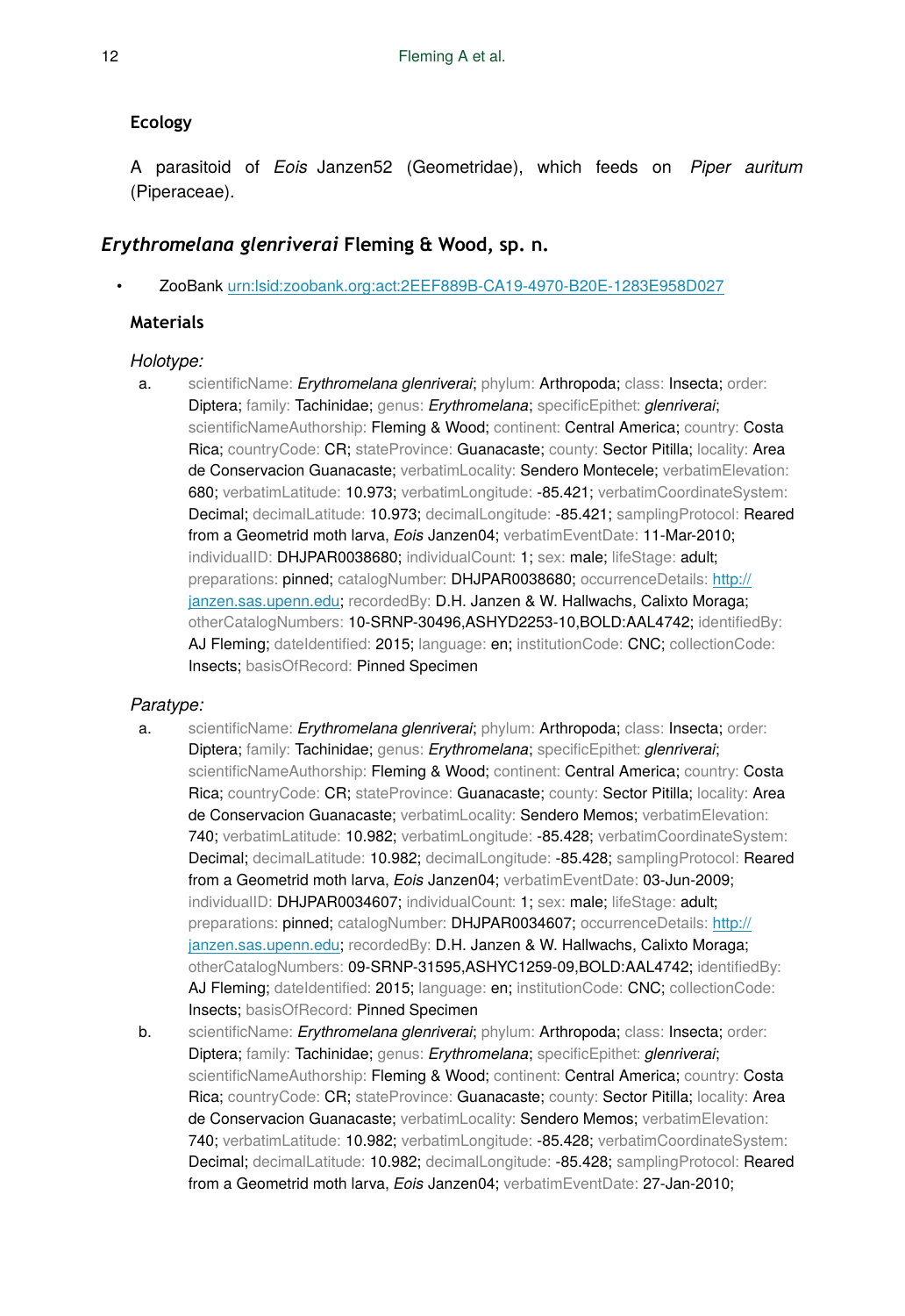individualID: DHJPAR0037426; individualCount: 1; sex: female; lifeStage: adult; preparations: pinned; catalogNumber: DHJPAR0037426; occurrenceDetails: [http://](http://janzen.sas.upenn.edu) [janzen.sas.upenn.edu;](http://janzen.sas.upenn.edu) recordedBy: D.H. Janzen & W. Hallwachs, Calixto Moraga; otherCatalogNumbers: 10-SRNP-30070,ASHYC4171-10,BOLD:AAL4742; identifiedBy: AJ Fleming; dateIdentified: 2015; language: en; institutionCode: CNC; collectionCode: Insects; basisOfRecord: Pinned Specimen

- c. scientificName: *Erythromelana glenriverai*; phylum: Arthropoda; class: Insecta; order: Diptera; family: Tachinidae; genus: *Erythromelana*; specificEpithet: *glenriverai*; scientificNameAuthorship: Fleming & Wood; continent: Central America; country: Costa Rica; countryCode: CR; stateProvince: Alajuela; county: Sector Rincon Rain Forest; locality: Area de Conservacion Guanacaste; verbatimLocality: Jacobo; verbatimElevation: 461; verbatimLatitude: 10.941; verbatimLongitude: -85.318; verbatimCoordinateSystem: Decimal; decimalLatitude: 10.941; decimalLongitude: -85.318; samplingProtocol: Reared from a Geometrid moth larva, *Eois dibapha*; verbatimEventDate: 11-Apr-2011; individualID: DHJPAR0042703; individualCount: 1; sex: female; lifeStage: adult; preparations: pinned; catalogNumber: DHJPAR0042703; occurrenceDetails: [http://](http://janzen.sas.upenn.edu) [janzen.sas.upenn.edu;](http://janzen.sas.upenn.edu) recordedBy: D.H. Janzen & W. Hallwachs, Petrona Rios; otherCatalogNumbers: 11-SRNP-69794,ASHYH461-11,BOLD:AAL4742; identifiedBy: AJ Fleming; dateIdentified: 2015; language: en; institutionCode: CNC; collectionCode: Insects; basisOfRecord: Pinned Specimen
- d. scientificName: *Erythromelana glenriverai*; phylum: Arthropoda; class: Insecta; order: Diptera; family: Tachinidae; genus: *Erythromelana*; specificEpithet: *glenriverai*; scientificNameAuthorship: Fleming & Wood; continent: Central America; country: Costa Rica; countryCode: CR; stateProvince: Guanacaste; county: Sector Rincon Rain Forest; locality: Area de Conservacion Guanacaste; verbatimLocality: Sendero Rincon; verbatimElevation: 430; verbatimLatitude: 10.896; verbatimLongitude: -85.278; verbatimCoordinateSystem: Decimal; decimalLatitude: 10.896; decimalLongitude: -85.278; samplingProtocol: Reared from a Geometrid moth larva, *Eois* Janzen236; verbatimEventDate: 24-Jul-2011; individualID: DHJPAR0044885; individualCount: 1; sex: female; lifeStage: adult; preparations: pinned; catalogNumber: DHJPAR0044885; occurrenceDetails: <http://janzen.sas.upenn.edu>; recordedBy: D.H. Janzen & W. Hallwachs, Anabelle Cordoba; otherCatalogNumbers: 11-SRNP-43251,ACGAZ109-11,BOLD:AAL4742; identifiedBy: AJ Fleming; dateIdentified: 2015; language: en; institutionCode: CNC; collectionCode: Insects; basisOfRecord: Pinned Specimen
- e. scientificName: *Erythromelana glenriverai*; phylum: Arthropoda; class: Insecta; order: Diptera; family: Tachinidae; genus: *Erythromelana*; specificEpithet: *glenriverai*; scientificNameAuthorship: Fleming & Wood; continent: Central America; country: Costa Rica; countryCode: CR; stateProvince: Guanacaste; county: Sector Pitilla; locality: Area de Conservacion Guanacaste; verbatimLocality: Sendero Evangelista; verbatimCoordinateSystem: Decimal; samplingProtocol: Reared from a Geometrid moth larva, *Eois* Janzen49; verbatimEventDate: 02-Sep-2013; individualID: DHJPAR0053260; individualCount: 1; sex: male; lifeStage: adult; preparations: pinned, with dissected terminalia in glycerine microvial on pin; catalogNumber: DHJPAR0053260; occurrenceDetails: <http://janzen.sas.upenn.edu>; recordedBy: D.H. Janzen & W. Hallwachs, Calixto Moraga; otherCatalogNumbers: 13- SRNP-31078,ASHYM2614-13,BOLD:AAL4742; identifiedBy: AJ Fleming; dateIdentified: 2015; language: en; institutionCode: CNC; collectionCode: Insects; basisOfRecord: Pinned Specimen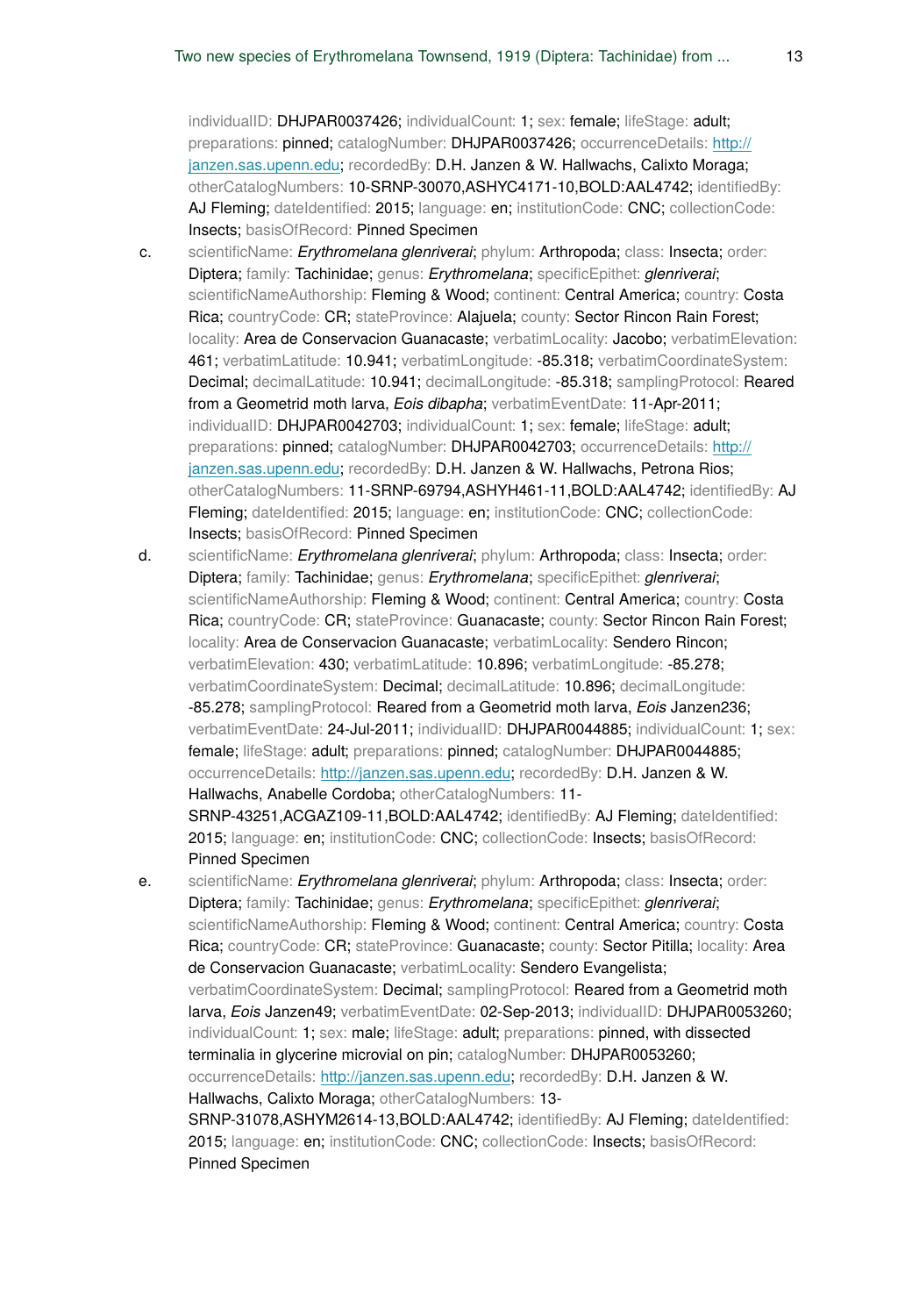- f. scientificName: *Erythromelana glenriverai*; phylum: Arthropoda; class: Insecta; order: Diptera; family: Tachinidae; genus: *Erythromelana*; specificEpithet: *glenriverai*; scientificNameAuthorship: Fleming & Wood; continent: Central America; country: Costa Rica; countryCode: CR; stateProvince: Guanacaste; county: Sector Pitilla; locality: Area de Conservacion Guanacaste; verbatimLocality: Sendero Evangelista; verbatimCoordinateSystem: Decimal; samplingProtocol: Reared from a Geometrid moth larva, *Eois* Janzen49; verbatimEventDate: 02-Sep-2013; individualID: DHJPAR0053261; individualCount: 1; sex: male; lifeStage: adult; preparations: pinned; catalogNumber: DHJPAR0053261; occurrenceDetails: <http://janzen.sas.upenn.edu>; recordedBy: D.H. Janzen & W. Hallwachs, Calixto Moraga; otherCatalogNumbers: 13-SRNP-31079,ASHYM2615-13,BOLD:AAL4742; identifiedBy: AJ Fleming; dateIdentified: 2015; language: en; institutionCode: CNC; collectionCode: Insects; basisOfRecord: Pinned Specimen
- g. scientificName: *Erythromelana glenriverai*; phylum: Arthropoda; class: Insecta; order: Diptera; family: Tachinidae; genus: *Erythromelana*; specificEpithet: *glenriverai*; scientificNameAuthorship: Fleming & Wood; continent: Central America; country: Costa Rica; countryCode: CR; stateProvince: Guanacaste; county: Sector Pitilla; locality: Area de Conservacion Guanacaste; verbatimLocality: Sendero Evangelista; verbatimCoordinateSystem: Decimal; samplingProtocol: Reared from a Geometrid moth larva, *Eois* Janzen49; verbatimEventDate: 02-Sep-2013; individualID: DHJPAR0053264; individualCount: 1; sex: female; lifeStage: adult; preparations: pinned; catalogNumber: DHJPAR0053264; occurrenceDetails: <http://janzen.sas.upenn.edu>; recordedBy: D.H. Janzen & W. Hallwachs, Calixto Moraga; otherCatalogNumbers: 13-SRNP-31082,ASHYM2618-13,BOLD:AAL4742; identifiedBy: AJ Fleming; dateIdentified: 2015; language: en; institutionCode: CNC; collectionCode: Insects; basisOfRecord: Pinned Specimen

# **Description**

Described from 4 males and 4 females. Length: male = 6–7mm; female = 5–6mm .

**Head:** (Fig. 4b, e) eye haired, with long ommatrichia about as long as combined width of 4–5 eye facets; eye approximately 0.9x head height; vertex width 0.13–0.15x head width in male, 0.22–0.24x head width in female; frontal vitta width 0.43–0.46x vertex width in male, 0.32–0.34x vertex width in female; first flagellomere black, reaching facial margin; fronto-orbital plate with 2 reclinate inner orbital setae of subequal length in male, whereas in the female the uppermost is large and well developed, 2x the length of the lowermost; ocellar setae small, poorly developed and proclinate; facial ridge bare; palpus yellowish, with dark brown-yellow base; distally haired; almost uniform in width.

**Thorax:** (Fig. 4a, c, d, f) dorsal vittae faintly visible presuturally as slightly darker stripes, virtually invisible postsuturally; postpronotum with 2 setae, usually with one additional small seta; two postsutural supra-alar setae (rarely only 1); katepisternum with 3 setae, ventromedial seta poorly developed, almost hair-like; scutellar discal setae absent; legs black; wing smoky gray, vein  $R_1$  dorsally bare, vein  $R_{4+5}$  dorsally with 3–4 setulae at base in male, and 5–6 setulae at base in female.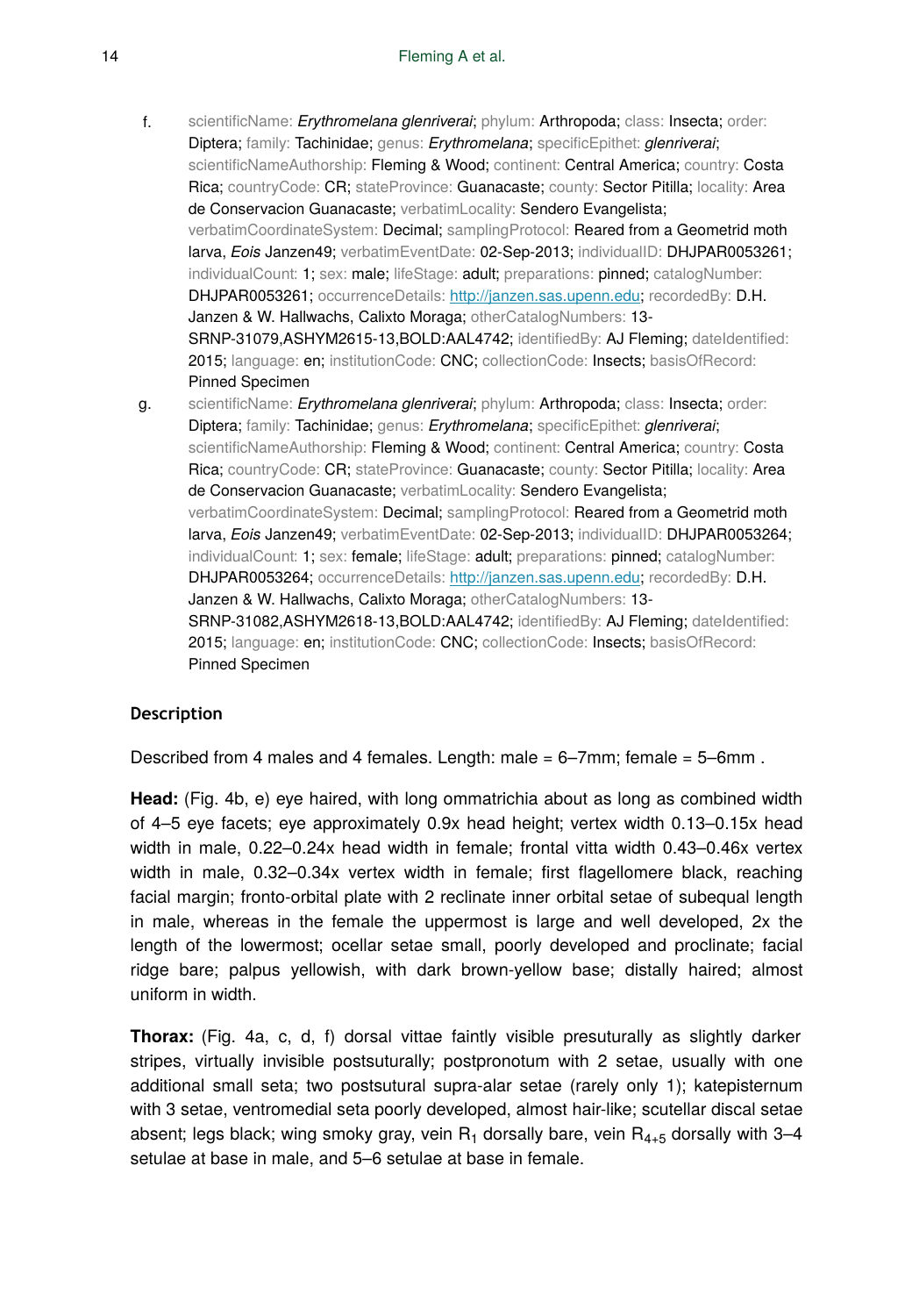

Figure 4.

General morphology of *Erythromelana glenriverai* **sp. n. a–c:** holotype male; voucher code: DHJPAR0038680; **d–f:** female paratype; coucher code: DHJPAR0037426.

- **a**: habitus in dorsal view
- **b**: head in frontal view
- **c**: habitus in lateral view
- **d**: habitus in dorsal view
- **e**: head in frontal view
- **f**: habitus in lateral view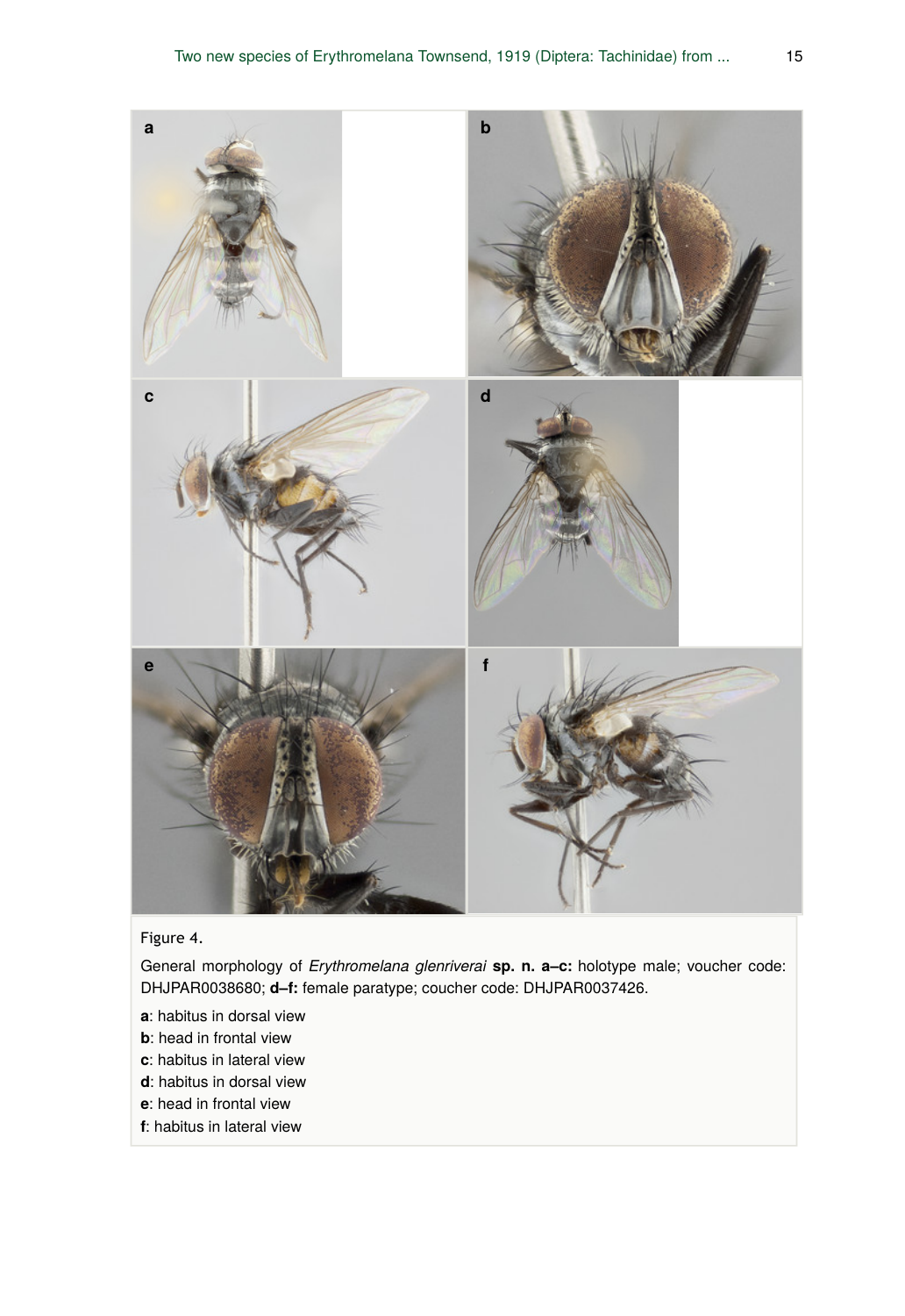**Abdomen:** ground color of dorsal surface mostly black; T1+2 all black in ground color in dorsal view, and of yellow ground color ventrally in lateral view; T3 mostly yellow on anterior 3/4, black posteriorly; coloration of T3, in dorsal view, appearing as a black triangle on a yellow background; T4 yellow in ground color on 1/3–1/2 of lateral surface, appearing as entirely black in dorsal view; T5 entirely black; transverse bands of sparse white pollinosity present on anterior  $1/3$ –1/4 of T3 and T4, and on anterior 2/3 of T5; one pair of median marginal setae on T1+2 and T3; T4 and T5 with a full row of marginal setae; mid-dorsal depression of T1+2 not reaching median marginal setae.

**Male terminalia:** (Fig. 5) sternite 5 with median cleft V-shaped, apical lobes bearing rounded apices, each with 1 long, well-developed seta, the longest seta at least 4x as long as the second longest; anterior margin of basal plate slightly concave; surstylus with small hairs on inner and outer surfaces; in lateral view, surstylus almost straight on basal 1/2 and convex on apical 1/2 of anterior margin, and very slightly concave along posterior margin; in lateral view, surstylus and cercus almost equal in length; cercus in lateral view bent, digitate, strongly concave on anterior surface, very slightly concave on postero-apical margin, and with a rounded tip; cercus truncate in lateral view, appearing like a slightly bent thumb; in posterior view, cerci narrowed on apical 1/3, length of upper lobes almost equal to medial section and longer than the apical cleft, basal section 1/3 longer than apical section; apical cleft well defined, with rounded tips directed medially.

# **Diagnosis**

This species is included in the *E. cryptica* species group (Inclan and Stireman 2013) because of its morphological similarity to other members of the group. *Erythromelana glenriverai* can bedistinguished from *E. cryptica* by the following characters: consistently having only two postsutural supra-alar setae; a less developed medial katepisternal seta; a more spatulate surstylus (visible in both lateral and posterior views); and a more curved, narrower anterior section of cercus (in posterior view). Additionally, the posterior section of the cercus in *E. glenriverai* is almost equal in length to the length of both the anterior and medial sections combined. *Erythromelana cryptica* was one of the few species for which a barcode was available among the previously described species; its sequence was also different from that of *E. glenriverai* (Fig. 1).

# **Etymology**

*Erythromelana glenriverai* is named in recognition of Glen Rivera Chaves for his contributions to the accounting team for Area de Conservación Guanacaste, the forest this fly lives in.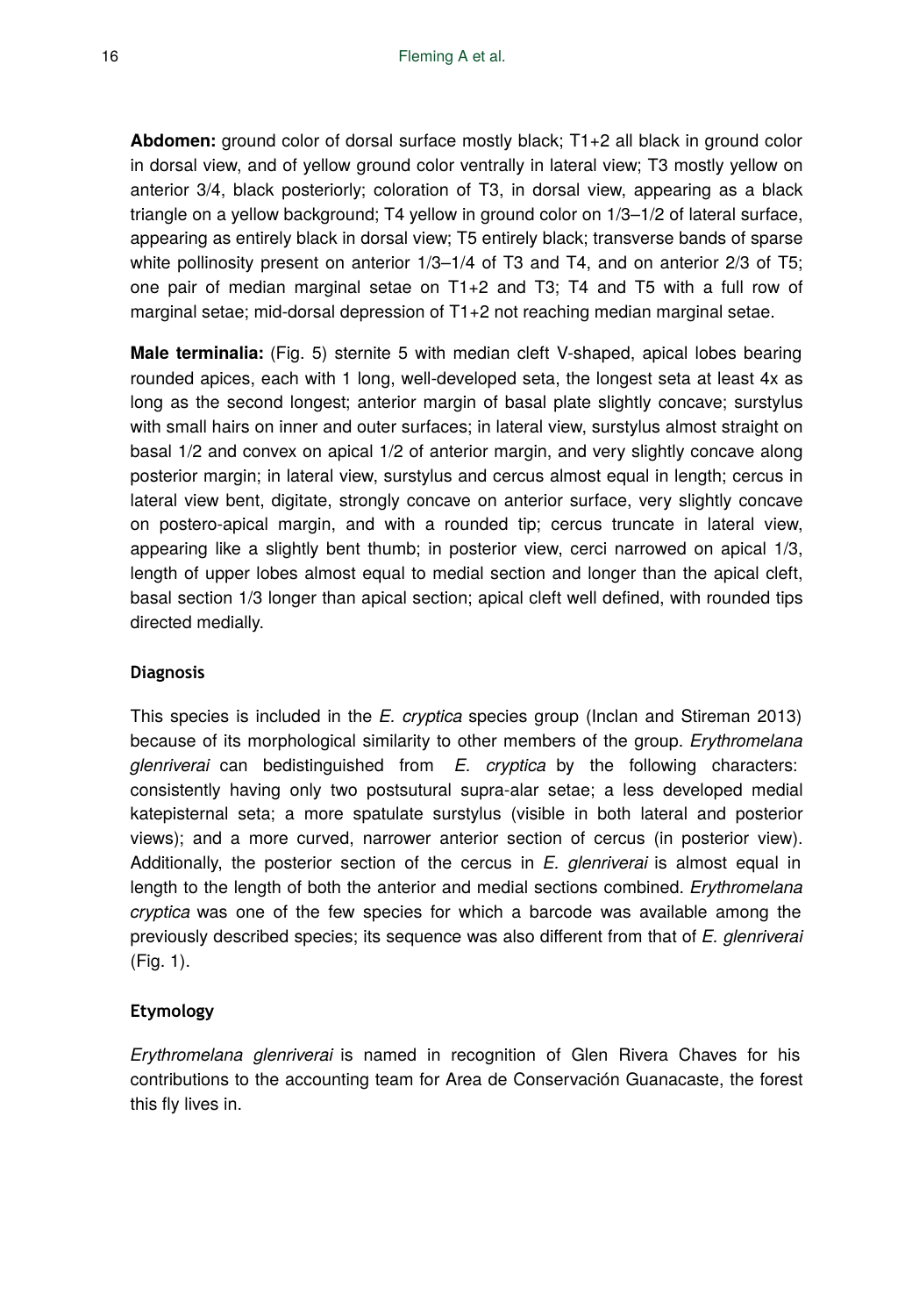



### Figure 5.

*Erythromelana glenriverai* **sp. n.** Dissected terminalia of male paratype; voucher code: DHJPAR0040781

- **a**: terminalia in dorsal view
- **b**: terminalia in lateral view
- **c**: sternite 5 in ventral view

# **Distribution**

Costa Rica, ACG, Alajuela and Guanacaste Provs., rain forest, 430–740m elevation.

#### **Ecology**

A parasitoid of *Eois* Janzen49, *E.* Janzen04, *E.* Janzen236 and *E. dibapha* (Schaus) (Geometridae), which feed on four species of rain forest Piperaceae.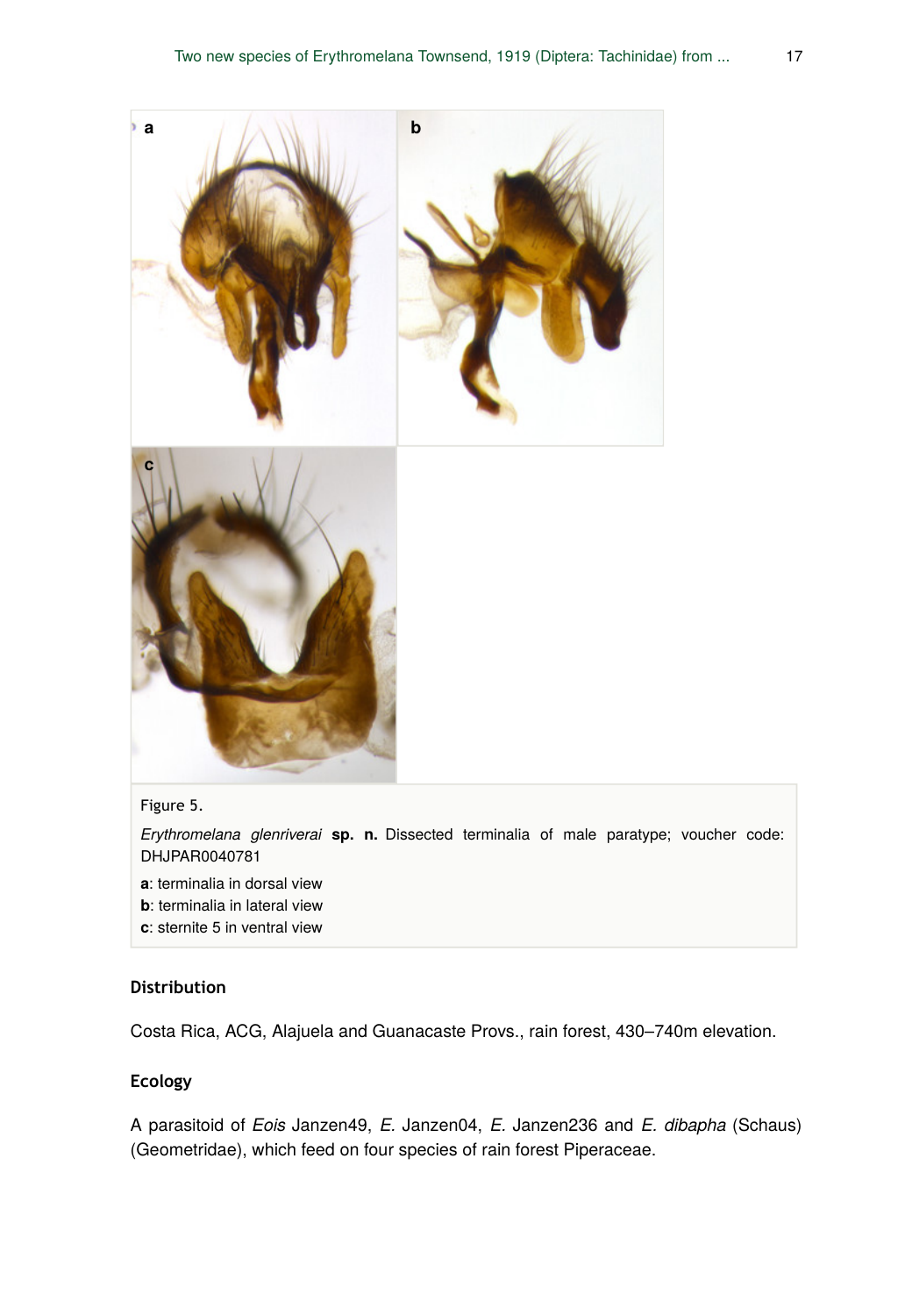# **Analysis**

The DNA barcode sequences recovered from the new *Erythromelana* species from ACG display the characteristic strong AT bias of insect mitochondrial DNA (mean percent GC content 32.89%, SE 0.08) and no insertions or deletions. Within-species variation was low (mean distance of 0.28%) compared to between-species variation (mean distance 5.18%). All values of DNA barcode variation were calculated within BOLD and can be re-calculated in the future as more specimens are recovered from the ACG inventory and added to the DNA library. Fig. 1 presents a neighbor–joining tree for the *Erythromelana* specimens reared and DNA barcoded by this inventory to date.

# **Acknowledgements**

We gratefully acknowledge the unflagging support of the team of ACG parataxonomists (Janzen et al. 2009, Janzen & Hallwachs 2011) who collected and reared the specimens used in this study, and the team of biodiversity managers who protect and manage the ACG forests that host these tachinids and their caterpillar hosts. The study has been supported by U.S. National Science Foundation grants BSR 9024770 and DEB 9306296, 9400829, 9705072, 0072730, 0515699, and grants from the Wege Foundation, International Conservation Fund of Canada, Jessie B. Cox Charitable Trust, Blue Moon Fund, Guanacaste Dry Forest Conservation Fund, Area de Conservación Guanacaste, Permian Global, JRS Biodiversity Foundation, and University of Pennsylvania (DHJ&WH). This study has been supported by the Government of Canada through its ongoing support of the Canadian National Collection, Genome Canada, the Biodiversity Institute of Ontario, and the Ontario Genomics Institute (2008–0GI–ICI–03) (MAS), and by a Discovery Grant from Natural Sciences and Engineering Research Council of Canada (MAS).

# **References**

- Fernandez-Triana J, Whitfield J, Rodriguez J, Smith MA, Janzen D, Hallwachs W, Hajibabaei M, Burns J, Solis A, Brown J, Cardinal S, Goulet H, Hebert P (2014) Review of Apanteles sensu stricto (Hymenoptera, Braconidae, Microgastrinae) from Area de Conservación Guanacaste, northwestern Costa Rica, with keys to all described species from Mesoamerica. ZooKeys 383: 1‑565. DOI: [10.3897/zookeys.383.6418](http://dx.doi.org/10.3897/zookeys.383.6418)
- Fleming A, Wood DM, Janzen D, Hallwachs W, Smith MA (2015a) Three new species of *Trigonospila* Pokorny (Diptera: Tachinidae), from Area de Conservación Guanacaste, northwestern Costa Rica, with a key for their identification. Biodiversity Data Journal 3: e4595. DOI: [10.3897/bdj.3.e4595](http://dx.doi.org/10.3897/bdj.3.e4595)
- Fleming A, Wood DM, Janzen D, Hallwachs W, Smith MA (2015b) Seven new species of *Spathidexia* Townsend (Diptera: Tachinidae) reared from caterpillars in Area de Conservación Guanacaste, Costa Rica. Biodiversity Data Journal 3: e4597. DOI: [10.38](http://dx.doi.org/10.3897/bdj.3.e4597) [97/bdj.3.e4597](http://dx.doi.org/10.3897/bdj.3.e4597)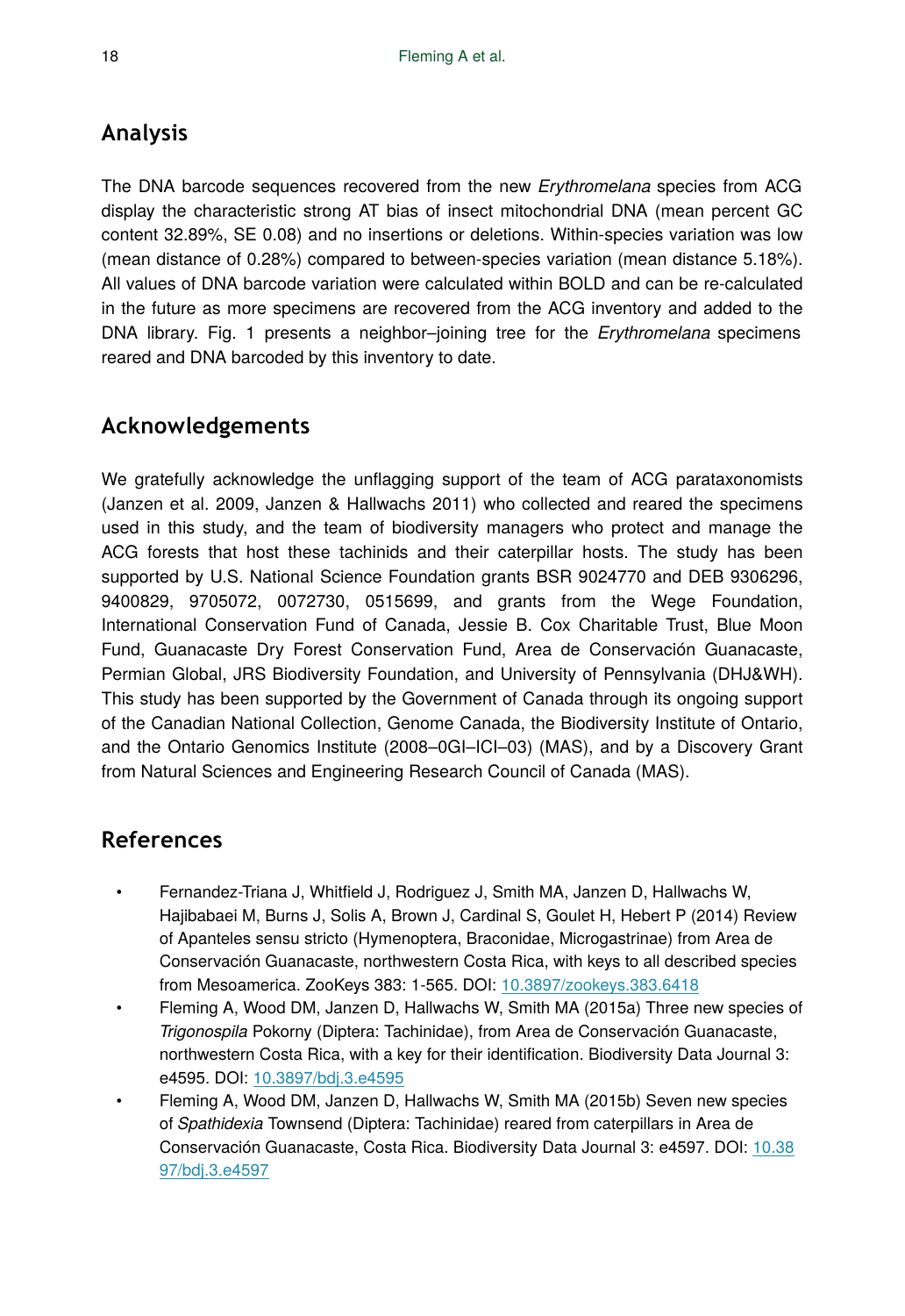- Fleming A, Wood DM, Smith MA, Hallwachs W, Janzen D (2014) Revision of the New World species of *Houghia* Coquillett (Diptera, Tachinidae) reared from caterpillars in Area de Conservación Guanacaste, Costa Rica. Zootaxa 3858 (1): 1. DOI: [10.11646/](http://dx.doi.org/10.11646/zootaxa.3858.1.1) [zootaxa.3858.1.1](http://dx.doi.org/10.11646/zootaxa.3858.1.1)
- Fleming A, Wood D, Smith MA, Hallwachs W, Janzen D (2015) Three new species of *Ametadoria* Townsend (Diptera: Tachinidae) from Area de Conservación Guanacaste, Costa Rica. Biodiversity Data Journal 3: e5039. DOI: [10.3897/bdj.3.e5039](http://dx.doi.org/10.3897/bdj.3.e5039)
- Fleming A, Wood D, Smith M, Janzen D, Hallwachs W (2014) A new species of *Cordyligaster* Macquart, reared from caterpillars in Area de Conservacion Guanacaste, northwestern Costa Rica. Biodiversity Data Journal 2: e4174. DOI: [10.3897/bdj.2.e4174](http://dx.doi.org/10.3897/bdj.2.e4174)
- Inclan D, Stireman JOIII (2013) Revision of the genus *Erythromelana* Townsend (Diptera: Tachinidae) and analysis of its phylogeny and diversification. Zootaxa 3621 (1): 1. DOI: [10.11646/zootaxa.3621.1.1](http://dx.doi.org/10.11646/zootaxa.3621.1.1)
- Ivanova N, Dewaard J, Hebert PN (2006) An inexpensive, automation-friendly protocol for recovering high-quality DNA. Molecular Ecology Notes 6 (4): 998‑1002. DOI: [10.111](http://dx.doi.org/10.1111/j.1471-8286.2006.01428.x) [1/j.1471-8286.2006.01428.x](http://dx.doi.org/10.1111/j.1471-8286.2006.01428.x)
- Janzen D, Hallwachs W (2011) Joining Inventory by Parataxonomists with DNA Barcoding of a Large Complex Tropical Conserved Wildland in Northwestern Costa Rica. PLoS ONE 6 (8): e18123. DOI: [10.1371/journal.pone.0018123](http://dx.doi.org/10.1371/journal.pone.0018123)
- Janzen D, Hallwachs W, Blandin P, Burns J, Cadiou J, Chacon I, Dapkey T, Deans A, Epstein M, Espinoza B, Franclemont J, Haber W, Hajibabaei M, Hall JW, Hebert PN, Gauld I, Harvey D, Hausmann A, Kitching I, Lafontaine D, Landry J, Lemaire C, Miller J, Miller J, Miller L, Miller SE, Montero J, Munroe E, Green SR, Ratnasingham S, Rawlins J, Robbins R, Rodriguez J, Rougerie R, Sharkey M, Smith MA, Solis MA, Sullivan JB, Thiacourt P, Wahl D, Weller S, Whitfield J, Willmott K, Wood DM, Woodley N, Wilson J (2009) Integration of DNA barcoding into an ongoing inventory of complex tropical biodiversity. Molecular Ecology Resources 9: 1‑26. DOI: [10.1111/](http://dx.doi.org/10.1111/j.1755-0998.2009.02628.x) [j.1755-0998.2009.02628.x](http://dx.doi.org/10.1111/j.1755-0998.2009.02628.x)
- Kimura M (1980) A simple method for estimating evolutionary rates of base substitutions through comparative studies of nucleotide sequences. Journal of Molecular Evolution 16 (2): 111‑120. DOI: [10.1007/bf01731581](http://dx.doi.org/10.1007/bf01731581)
- O'Hara JE (1983) Classification, phylogeny and zoogeography of the North American species of *Siphona* Meigen (Diptera: Tachinidae). Quaestiones Entomologicae 18 (1982): 261‑380.
- Ratnasingham S, Hebert PN (2007) BARCODING: bold: The Barcode of Life Data System (http://www.barcodinglife.org). Molecular Ecology Notes 7 (3): 355‑364. DOI: [1](http://dx.doi.org/10.1111/j.1471-8286.2007.01678.x) [0.1111/j.1471-8286.2007.01678.x](http://dx.doi.org/10.1111/j.1471-8286.2007.01678.x)
- Rodriguez J, Fernández-Triana J, Smith MA, Janzen D, Hallwachs W, Erwin T, Whitfield J (2012) Extrapolations from field studies and known faunas converge on dramatically increased estimates of global microgastrine parasitoid wasp species richness (Hymenoptera: Braconidae). Insect Conservation and Diversity 6 (4): 530‑536. DOI: [10.](http://dx.doi.org/10.1111/icad.12003) [1111/icad.12003](http://dx.doi.org/10.1111/icad.12003)
- Saitou N, Nei M (1987) The neighbor-joining method: a new method for reconstructing phylogenetic trees. Molecular Biology and Evolution 4: 406‑425.
- Smith D, Janzen D, Hallwachs W, Smith MA (2012) Hyperparasitoid wasps (Hymenoptera, Trigonalidae) reared from dry forest and rain forest caterpillars of Area